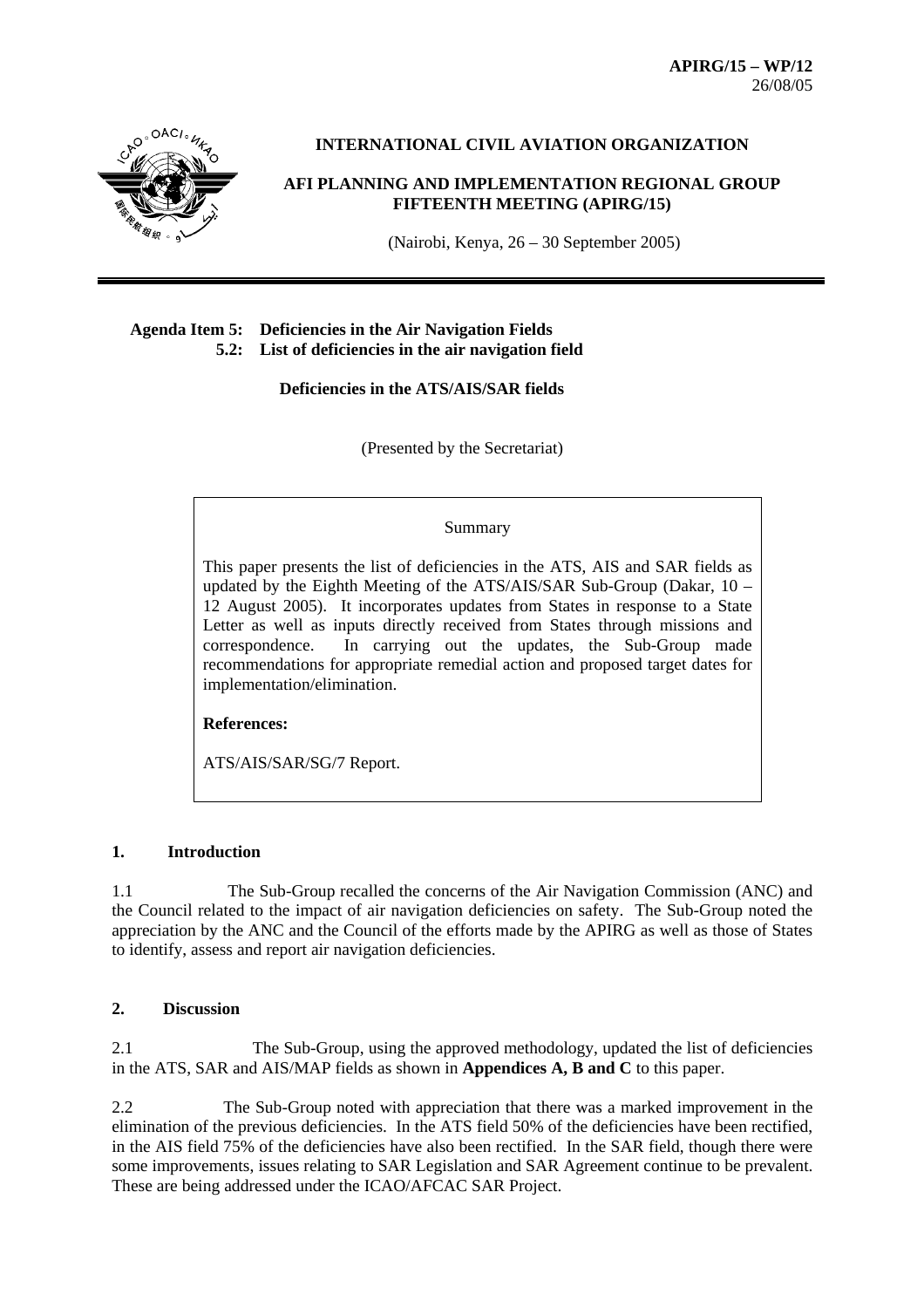2.3 In light of the discussions the meeting formulated draft conclusion **8/30** which is reproduced below:

### **Draft Conclusion 8/30: Consideration of specific air navigation planning and implementation problems and the review of air navigation deficiencies in the Region**

**That considering the negative impact of non implementation of the air navigation plan requirements and the persistence of serious cases of deficiencies in several parts of the AFI region; and**

- **a) States concerned should take as soon as possible concrete measures to eliminate all deficiencies at Appendix A, B and C to this working paper.**
- **b) the matter be regularly followed up by the ICAO regional offices; and**
- **c) results be brought to the attention of APIRG.**

### **3. Action required:**

That APIRG:

- a) note the list of deficiencies in ATS, AIS and SAR fields appearing in the **Appendices A, B and C** to this working paper as updated by the Secretariat and the ATS/AIS/SAR Sub-Group.
- b) update the list as appropriate on the basis of **Appendices A, B and C**.

— — — — —

- c) invite ICAO Secretariat to coordinate with the States concerned in order for them to take remedial action in a timely manner.
- d) develop a modified conclusion taking into account the content of the ATS/AIS/SAR/SG/8 draft conclusion **8/30** based on a), b) and c) above.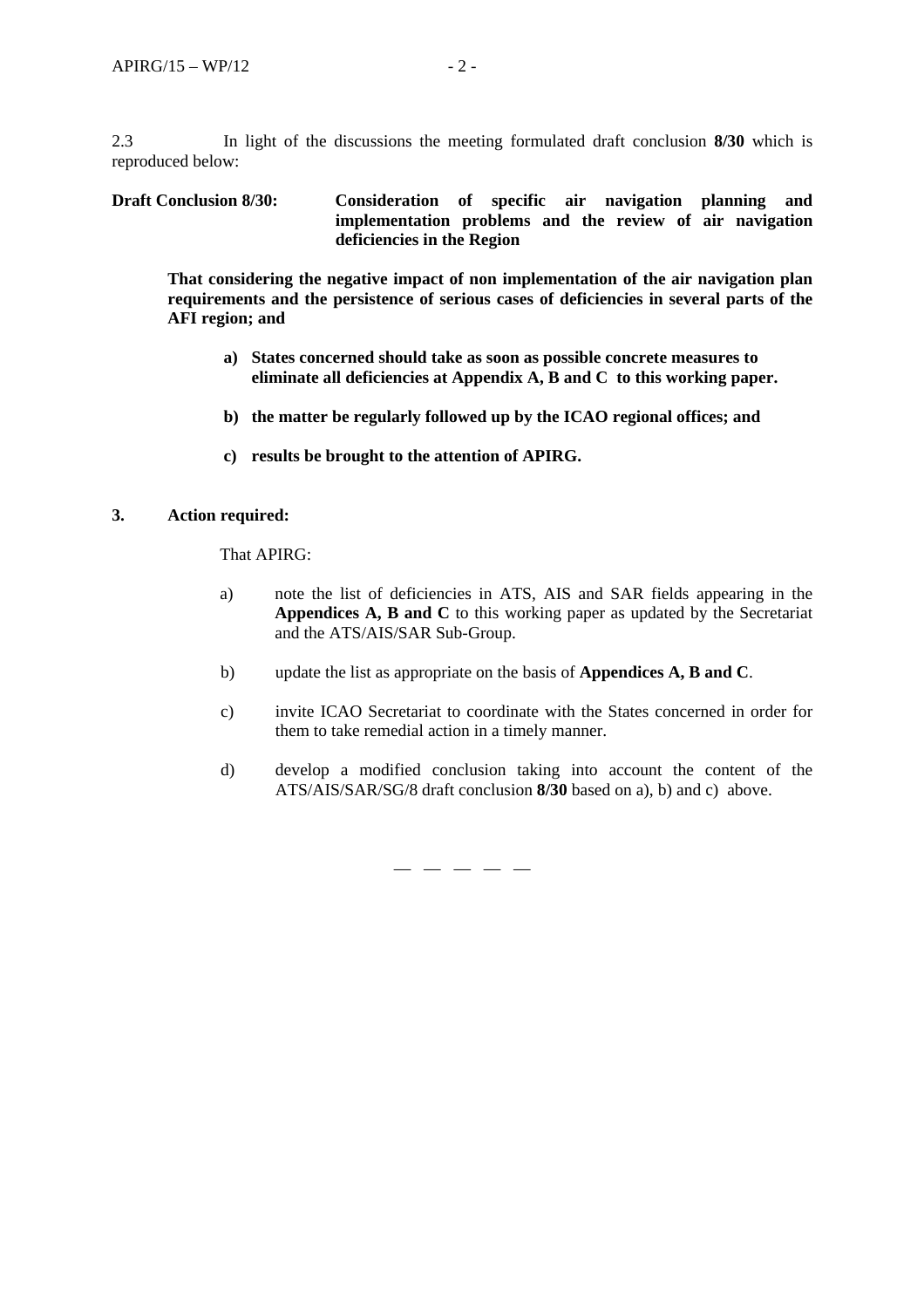# *English ATM Deficiencies*

| <b>State Name</b> | <b>Requirements</b>                                      | <b>Facilities or</b><br>services | <b>Description of</b><br><b>Deficiency</b>                                                     | <b>Date</b><br>first<br>reported | <b>Comments on</b><br><b>Deficiency</b>                                   | <b>Description of corrective</b><br><i>action</i>                                                             | <b>Executing</b><br><b>Body</b>                   | <b>Target date for</b><br><i>implementation</i> | <b>Priority</b> |
|-------------------|----------------------------------------------------------|----------------------------------|------------------------------------------------------------------------------------------------|----------------------------------|---------------------------------------------------------------------------|---------------------------------------------------------------------------------------------------------------|---------------------------------------------------|-------------------------------------------------|-----------------|
| Algeria           | AFI/7 Rec.5/8<br>and Table ATS<br>1 AFI ANP<br>Doc.7474. | Route UR981                      | Casablanca-<br>Marrakech-BULIS-<br>Gao-Niamey-Lagos.                                           | 1995                             | Aircraft<br>subjected to fly<br>non-economical<br>routes                  | States concerned to<br>coordinate common<br>implementation date (Route<br>segment implemented in<br>Algeria). | Mali-Mauritania-<br>Morocco-Niger-<br>Nigeria     | 31/12/04                                        | Α               |
|                   | AFI/7 Rec.5/8<br>and Table ATS<br>1 AFI ANP<br>Doc.7474. | Route UR986                      | Tunis-Ghadames-In<br>Amenas-Djanet-<br>Kano-Foumban-<br>Yaoundé-France<br>Ville                | 1995                             | Aircraft<br>subjected to fly<br>non-economical<br>routes                  | States concerned to<br>coordinate common<br>implementation date.                                              | Algeria                                           | 31/12/04                                        | Α               |
|                   | Annex 11<br>Appendix 2                                   | Five-letter name code            | Route crossings not<br>identified                                                              | 1998                             | Difficulties for<br>pilots identifying<br>potential traffic<br>conflicts. | <b>ICAO Regional Office</b><br>concerned allocate the 5-<br>letter name codes.                                | Algeria                                           | 31/12/04                                        | Α               |
|                   | APIRG/13<br>Conc.13/43                                   | <b>FIR Algiers</b>               | Non-implementation<br>of 10 minutes<br>longitudinal<br>separation.                             |                                  |                                                                           |                                                                                                               |                                                   | 31/12/04                                        | U               |
|                   | AFI/7 Rec.5/21                                           | <b>FIR Algiers</b>               | Non-implementation<br>of ATC in the upper<br>airspace.                                         |                                  |                                                                           |                                                                                                               |                                                   | 31/12/04                                        | U               |
|                   | AFI/7 Rec.5/8<br>and Table ATS<br>1 AFI ANP<br>Doc.7474. | Route UA293                      | (Ibiza) (KIRLA)<br>Tiaret.                                                                     | 1995                             | Aircraft<br>subjected to fly<br>non-economical<br>routes.                 | States concerned to<br>coordinate common<br>implementation date.                                              | Algeria                                           | 31/12/04                                        | Α               |
|                   | AFI/7 Rec.5/8<br>and Table ATS<br>1 AFI ANP<br>Doc.7474. | RNAV UM999                       | Casablanca-<br>Errachidia-El Golea-<br>Zarzaitine-Sebha-<br>Sarir-New Valley-<br>Luxor-Jeddah. | 1995                             | Aircraft<br>subjected to fly<br>non-economical<br>routes.                 | States concerned to<br>coordinate common<br>implementation date.                                              | Algeria-Egypt-<br>Libya-Morocco-<br>Saudi Arabia. | 31/12/04                                        | Α               |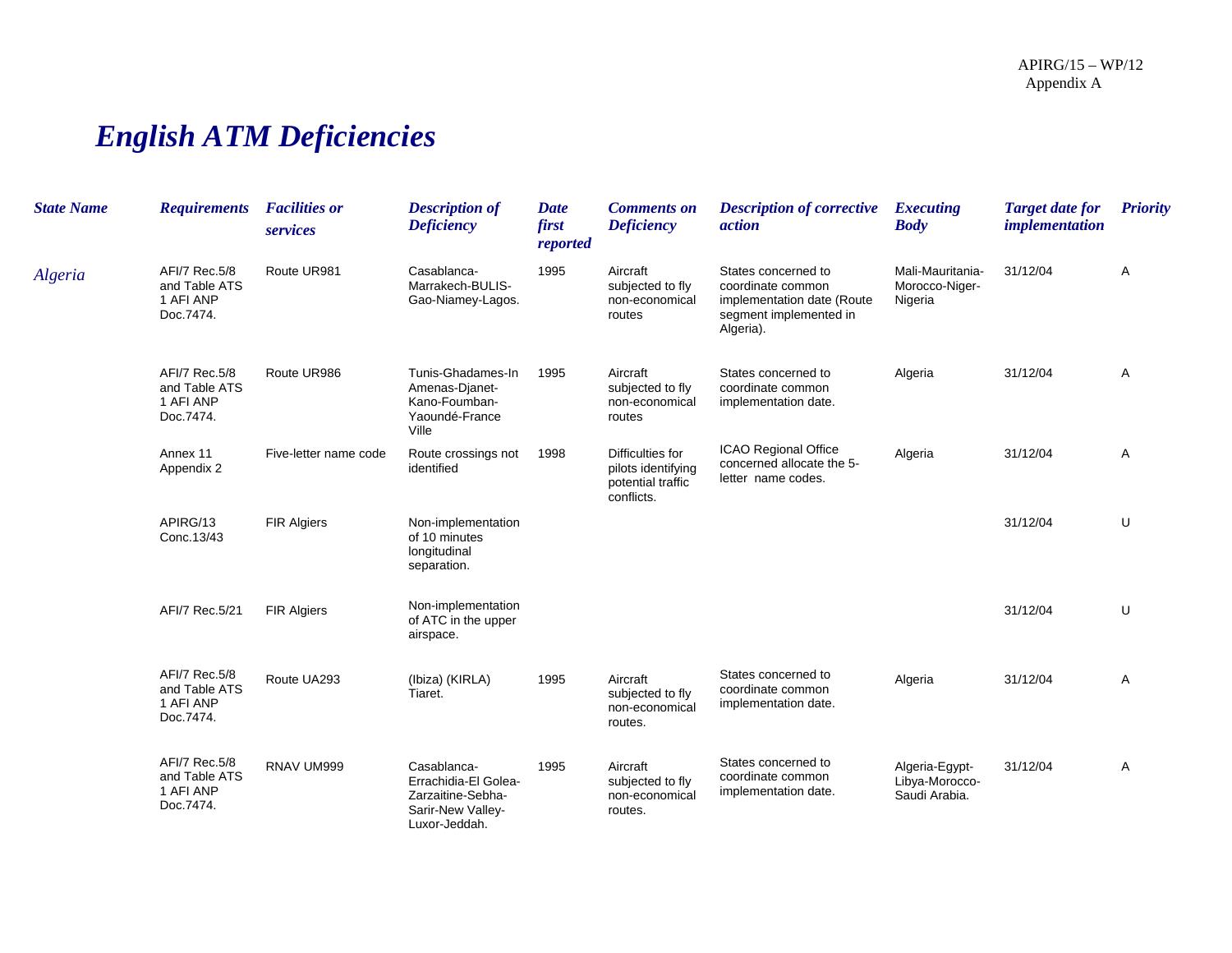| $APIRG/15-WP/12$ |  |
|------------------|--|
| Appendix A       |  |

| <b>State Name</b>   | <b>Requirements</b>                                      | <b>Facilities or</b><br>services    | <b>Description of</b><br><b>Deficiency</b>                                                                    | <b>Date</b><br>first<br>reported | <b>Comments on</b><br><b>Deficiency</b>                           | <b>Description of corrective</b><br><i>action</i>                 | <b>Executing</b><br><b>Body</b>                                                                                    | <b>Target date for</b><br><i>implementation</i> | <b>Priority</b> |
|---------------------|----------------------------------------------------------|-------------------------------------|---------------------------------------------------------------------------------------------------------------|----------------------------------|-------------------------------------------------------------------|-------------------------------------------------------------------|--------------------------------------------------------------------------------------------------------------------|-------------------------------------------------|-----------------|
|                     | AFI/7 Rec.5/8<br>and Table ATS<br>1 AFI ANP<br>Doc.7474. | Route UG623                         | (BALEN) Annaba-<br>Tebessa-Ghardaia.                                                                          | 1995                             | Aircraft<br>subjected to fly<br>non-economical<br>routes.         | States concerned to<br>coordinate common<br>implementation dates. | Algeria.                                                                                                           | 31/12/04                                        | Α               |
| Angola              | AFI/7 Rec.5/8<br>and Table ATS<br>1 AFI ANP<br>Doc.7474. | RNAV UM731                          | Carbonara-<br><b>OSMAR-Tunis-</b><br>Jerba-FARES-<br>Dirkou-N'Djamena-<br>Beriberati-Saurimo-<br>Johannesburg | 1996                             | Aircraft<br>subjected to fly<br>non-economical<br>routes.         | States concerned to<br>coordinate common<br>implementation dates. | Angola-<br>Botswana-<br>Central African<br>Republic-<br>Congo(DRC)-<br>Chad-Libya-<br>Niger-South<br>Africa-Zambia | 31/12/04                                        | Α               |
|                     | AFI/7 Rec.5/8<br>and Table ATS<br>1 AFI ANP<br>Doc.7474. | RNAV UM998                          | Gaborone-Maun-<br>Luena-Kinshasa                                                                              | 1996                             | Aircraft<br>subjected to fly<br>non-economical<br>routes.         | States concerned to<br>coordinate common<br>implementation dates. | Angola-<br>Botswana-DR.<br>Congo.                                                                                  | 31/12/04                                        | Α               |
|                     | AFI/7 Rec.5/21.                                          | Provision of ATC 150<br>NM concept. | Non-provision of<br>ATC Service 150<br>NM of Huambo                                                           | 1998                             | Steep descent<br>for arrival and<br>steep climb for<br>departure. | Implement as required.                                            | Angola                                                                                                             | 31/12/04                                        | U               |
| <b>Benin</b>        | This State has<br>no deficiency in<br>this field.        |                                     |                                                                                                               |                                  |                                                                   |                                                                   |                                                                                                                    |                                                 |                 |
| <b>Botswana</b>     | AFI/7 Rec.5/21                                           | RNAV UM731                          | Johannesburg-<br>Saurimo                                                                                      | 1990                             | Aircraft<br>subjected to fly<br>non-economical<br>routes.         | States concerned to<br>coordinate common<br>implementation dates. | Angola-<br>Botswana-So<br>uth Africa-<br>Zambia                                                                    | 31/12/04                                        | Α               |
| <b>Burkina Faso</b> | This State has<br>no deficiency in<br>this field.        |                                     |                                                                                                               |                                  |                                                                   |                                                                   |                                                                                                                    |                                                 |                 |
| <b>Burundi</b>      | This State has<br>no deficiency in<br>this field.        |                                     |                                                                                                               |                                  |                                                                   |                                                                   |                                                                                                                    |                                                 |                 |

- A2 -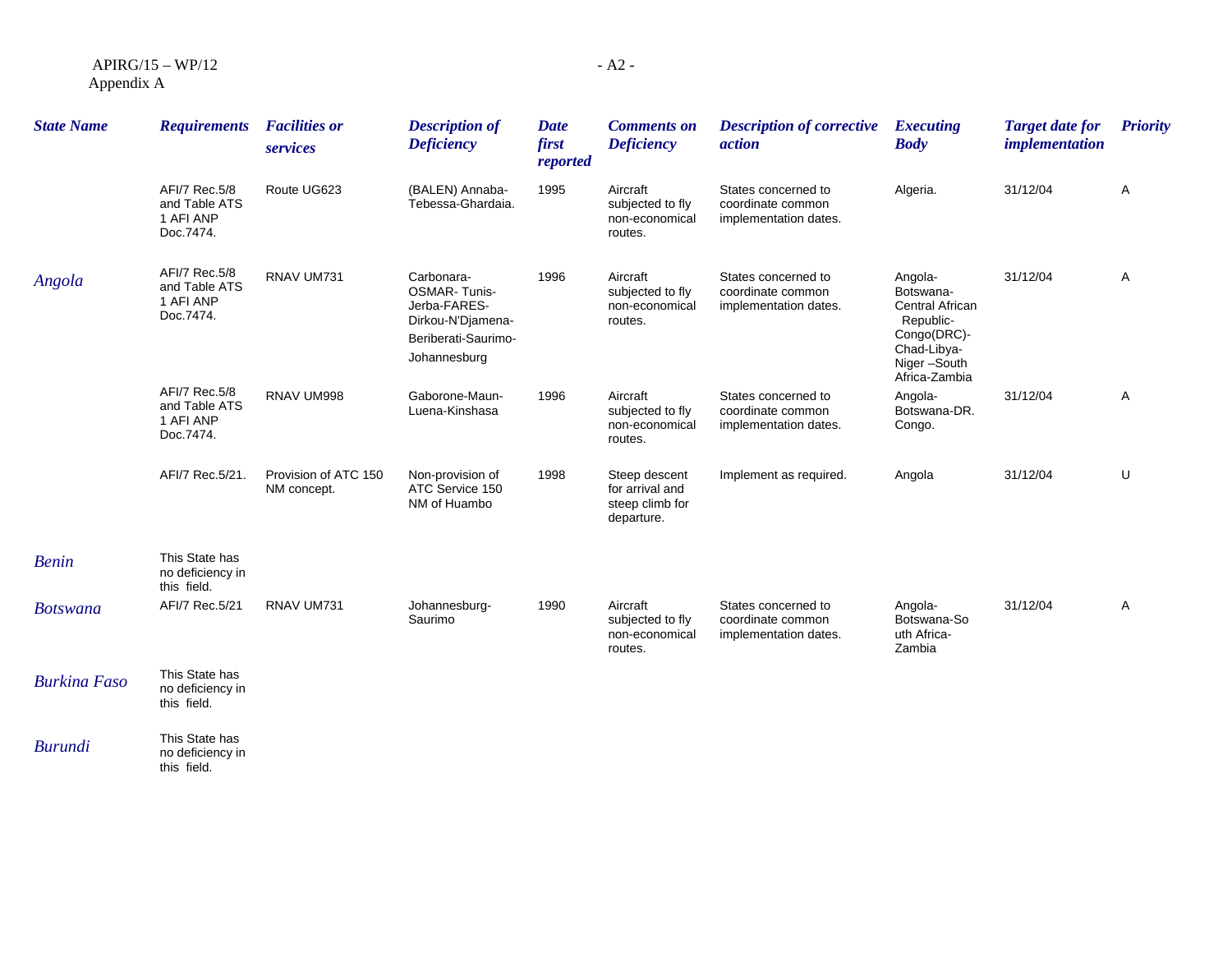| <b>State Name</b>                  | <b>Requirements</b>                                      | <b>Facilities or</b>                        | <b>Description of</b>                                                                       | <b>Date</b>       | <b>Comments on</b>                                                             | <b>Description of corrective</b>                                                                                     | <b>Executing</b>                    | <b>Target date for</b> | <b>Priority</b> |
|------------------------------------|----------------------------------------------------------|---------------------------------------------|---------------------------------------------------------------------------------------------|-------------------|--------------------------------------------------------------------------------|----------------------------------------------------------------------------------------------------------------------|-------------------------------------|------------------------|-----------------|
|                                    |                                                          | services                                    | <b>Deficiency</b>                                                                           | first<br>reported | <b>Deficiency</b>                                                              | action                                                                                                               | <b>Body</b>                         | <i>implementation</i>  |                 |
| Cameroon                           | AFI/7 Rec.5/8<br>and Table ATS<br>1 AFI ANP<br>Doc.7474. | Route UA861                                 | Lagos-Garoua                                                                                | 1994              | Aircraft<br>subjected to fly<br>non-economical<br>routes.                      | States concerned to<br>coordinate common<br>implementation dates.                                                    | Cameroon                            | 31/12/04               | Α               |
| Cape Verde                         | This State has<br>no deficiency in<br>this field.        |                                             |                                                                                             |                   |                                                                                |                                                                                                                      |                                     |                        |                 |
| <b>Central African</b><br>Republic | This State has<br>no deficiency in<br>this field.        |                                             |                                                                                             |                   |                                                                                |                                                                                                                      |                                     |                        |                 |
| Chad                               | This State has<br>no deficiency in<br>this field.        |                                             |                                                                                             |                   |                                                                                |                                                                                                                      |                                     |                        |                 |
| Comoros                            | This State has<br>no deficiency in<br>this field.        |                                             |                                                                                             |                   |                                                                                |                                                                                                                      |                                     |                        |                 |
| Congo                              | LIM AFI<br>Rec.10/38                                     | SSR Provision of<br>effective surveillance. | Need for SSR<br>surveillance in<br>extended TMA as<br>expressed in the<br>AFI CNS/ATM Plan. | 1998              | Traffic<br>density/complexi<br>ty contributing to<br>frequent ATS<br>incidents | Implement SSR at<br><b>Brazzaville</b>                                                                               | Congo                               | 31/12/04               | U               |
| Côte d'Ivoire                      | This State has<br>no deficiency in<br>this field.        |                                             |                                                                                             |                   |                                                                                |                                                                                                                      |                                     |                        |                 |
| Dem. Rep. of<br>Congo              | AFI/7 Rec.5/8<br>and Table ATS<br>1 AFI ANP<br>Doc.7474. | <b>UM731</b>                                | Johannesburg-<br>Saurimo-Berberati                                                          | 1995              | Aircraft<br>subjected to fly<br>non-economical<br>routes.                      | States concerned to<br>coordinate common<br>implementation dates.<br>(Need of VHF coverage<br>before implementation) | Angola-<br>Botswana-Co<br>ngo (DRC) | 31/12/04               | Α               |
|                                    | AFI/7 Rec.5/21                                           | <b>FIR Kinshasa</b>                         | Non-provision of<br>ATC service.                                                            |                   |                                                                                |                                                                                                                      |                                     | 31/12/04               | U               |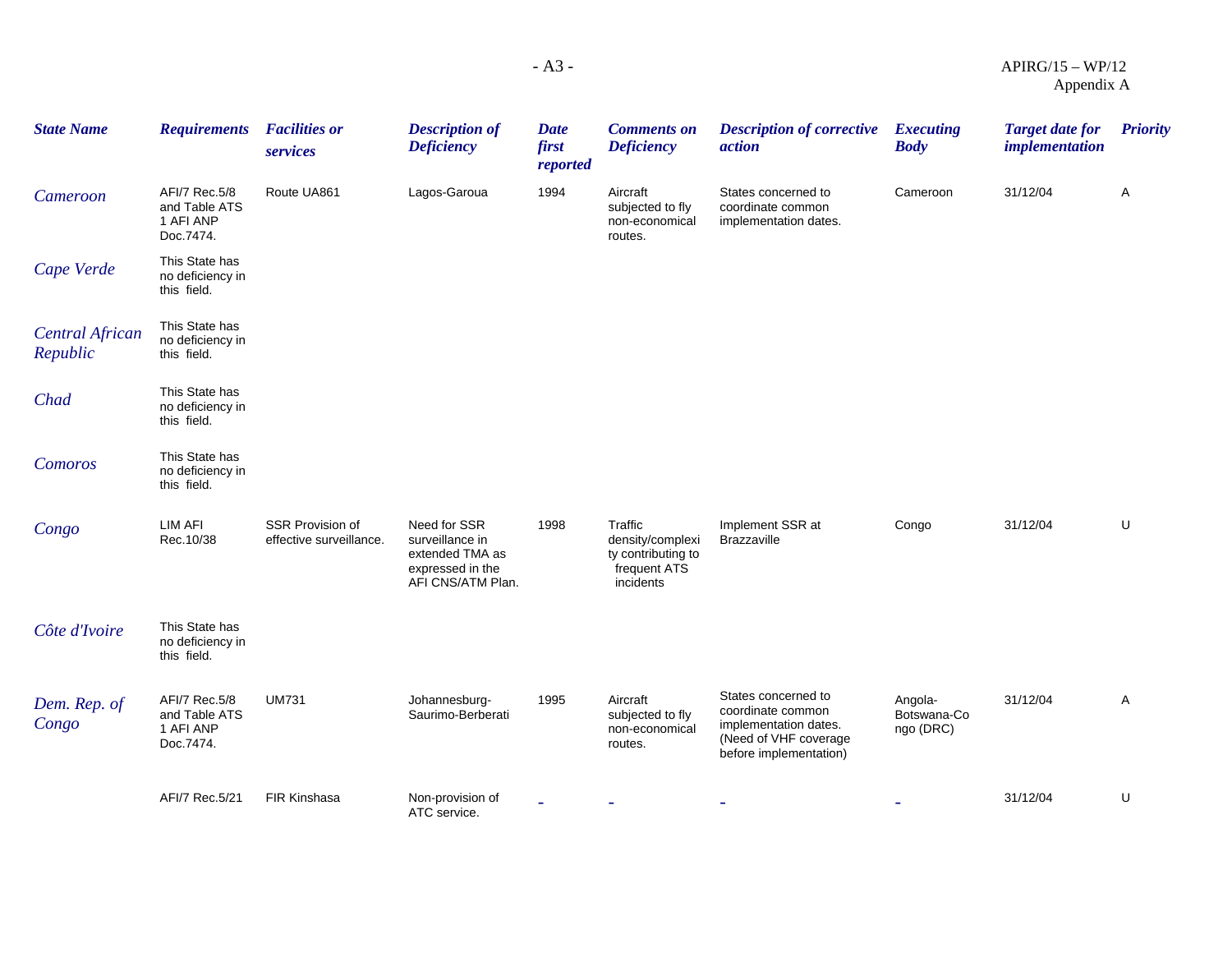APIRG/15 – WP/12 Appendix A

| <b>State Name</b>           | <b>Requirements</b>                                      | <b>Facilities or</b><br>services | <b>Description of</b><br><b>Deficiency</b>                        | <b>Date</b><br>first<br>reported | <b>Comments on</b><br><b>Deficiency</b>                   | <b>Description of corrective</b><br>action                                                                                       | <b>Executing</b><br><b>Body</b> | <b>Target date for</b><br><i>implementation</i> | <b>Priority</b> |
|-----------------------------|----------------------------------------------------------|----------------------------------|-------------------------------------------------------------------|----------------------------------|-----------------------------------------------------------|----------------------------------------------------------------------------------------------------------------------------------|---------------------------------|-------------------------------------------------|-----------------|
|                             | APIRG/13<br>Conc.13/43                                   | FIR Kinshasa                     | Non-implementation<br>of 10 minute<br>longitudinal<br>separation. | L                                |                                                           |                                                                                                                                  |                                 | 31/12/04                                        | U               |
|                             | AFI/7 Rec.5/8<br>and Table ATS<br>1 AFI ANP<br>Doc.7474. | Route UA617                      | Kinshasa-Windhoek                                                 | 1995                             | Aircraft<br>subjected to fly<br>non-economical<br>routes. | States concerned to<br>coordinate common<br>implementation date.<br>(Coordination Meeting with<br>Military Authorities ongoing). | Congo (DRC)                     | 31/12/04                                        | U               |
|                             | AFI/7 Rec.5/8<br>and Table ATS<br>1 AFI ANP<br>Doc.7474. | RNAV UL612                       | Goma-El<br>Dhaba(Paleohora)                                       | 1995                             | Aircraft<br>subjected to fly<br>non-economical<br>routes. | States concerned to<br>coordinate common<br>implementation dates.                                                                | Congo (DRC)-<br>Egypt-Sudan     | 31/12/04                                        | A               |
| Djibouti                    | This State has<br>no deficiency in<br>this field.        |                                  |                                                                   |                                  |                                                           |                                                                                                                                  |                                 |                                                 |                 |
| Egypt                       | This State has<br>no deficiency in<br>this field.        |                                  |                                                                   |                                  |                                                           |                                                                                                                                  |                                 |                                                 |                 |
| Equatorial<br><b>Guinea</b> | This State has<br>no deficiency in<br>this field.        |                                  |                                                                   |                                  |                                                           |                                                                                                                                  |                                 |                                                 |                 |
| Eritrea                     | AFI/7 Rec.5/8<br>and Table ATS<br>1 AFI ANP<br>Doc.7474. | Route UB525                      | Addis Ababa-<br>ALEBA-Luxor                                       | 1996                             | Aircraft<br>subjected to fly<br>non-economical<br>routes. | States concerned to<br>coordinate common<br>implementation dates.                                                                | Eritrea                         | 1/9/2005                                        | Α               |
| Ethiopia                    | This State has<br>no deficiency in<br>this field.        |                                  |                                                                   |                                  |                                                           |                                                                                                                                  |                                 |                                                 |                 |
| France<br>(Réunion)         | This State has<br>no deficiency in<br>this field.        |                                  |                                                                   |                                  |                                                           |                                                                                                                                  |                                 |                                                 |                 |

- A4 -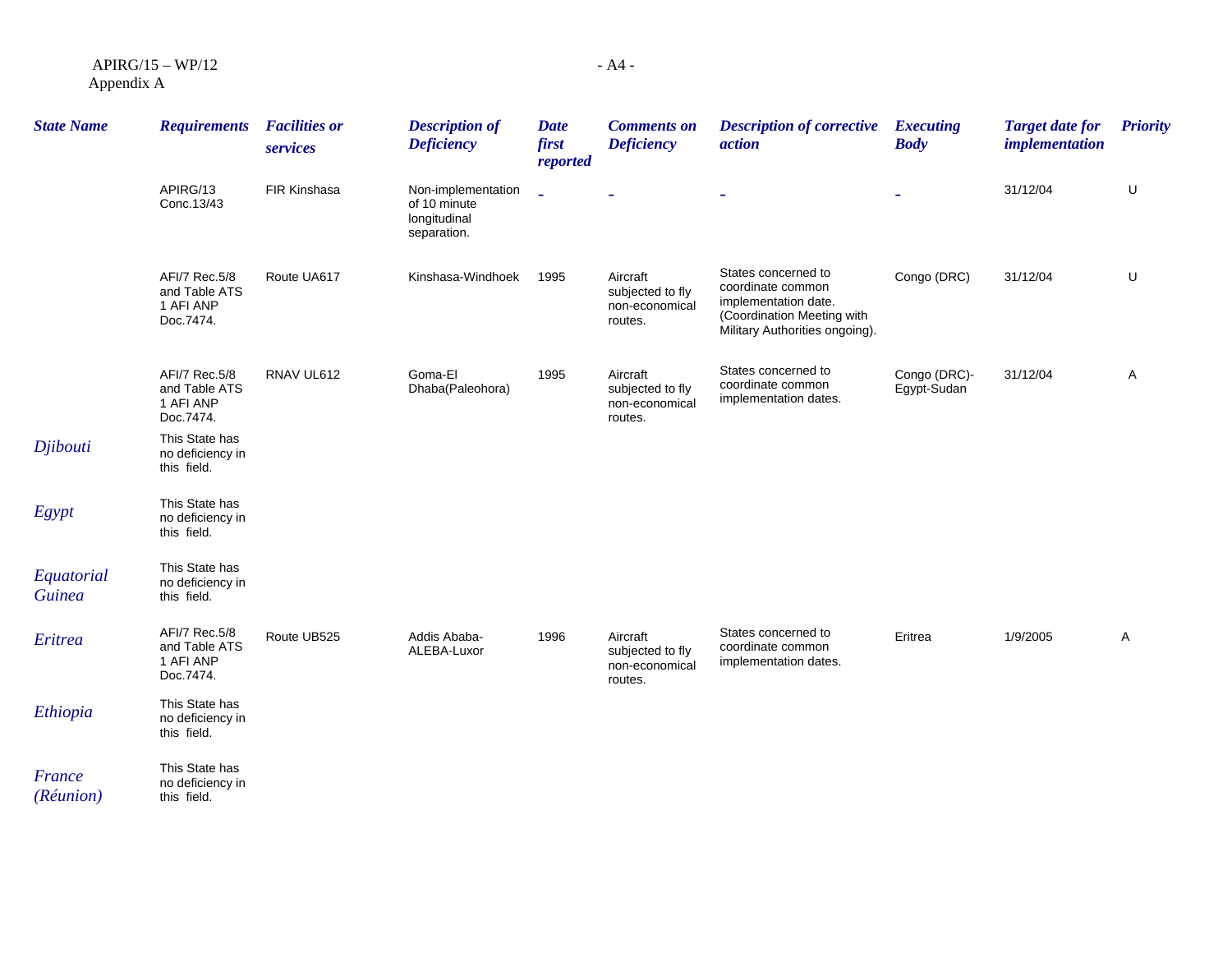| - A5 - | $APIRG/15 - WP/12$ |
|--------|--------------------|
|        | Appendix A         |

| <b>State Name</b> | <b>Requirements</b>                                      | <b>Facilities or</b><br>services   | <b>Description of</b><br><b>Deficiency</b>           | <b>Date</b><br>first<br>reported | <b>Comments on</b><br><b>Deficiency</b>                             | <b>Description of corrective</b> Executing<br>action              | <b>Body</b> | <b>Target date for</b><br><i>implementation</i> | <b>Priority</b> |
|-------------------|----------------------------------------------------------|------------------------------------|------------------------------------------------------|----------------------------------|---------------------------------------------------------------------|-------------------------------------------------------------------|-------------|-------------------------------------------------|-----------------|
| Gabon             | This State has<br>no deficiency in<br>this field.        |                                    |                                                      |                                  |                                                                     |                                                                   |             |                                                 |                 |
| Gambia            | This State has<br>no deficiency in<br>this field.        |                                    |                                                      |                                  |                                                                     |                                                                   |             |                                                 |                 |
| Ghana             | This State has<br>no deficiency in<br>this field.        |                                    |                                                      |                                  |                                                                     |                                                                   |             |                                                 |                 |
| <b>Guinea</b>     | This State has<br>no deficiency in<br>this field.        |                                    |                                                      |                                  |                                                                     |                                                                   |             |                                                 |                 |
| Guinea Bissau     | This State has<br>no deficiency in<br>this field.        |                                    |                                                      |                                  |                                                                     |                                                                   |             |                                                 |                 |
| Kenya             | AFI/7 Rec.5/1 -<br>Airspace<br>management                | P2, R10, D20                       | Prohibited area,<br>restricted area,<br>danger area. | 1990                             | Non-availability<br>of direct routing.                              | Withdraw these areas.                                             | Kenya       | 31/12/04                                        | A               |
| Lesotho           | This State has<br>no deficiency in<br>this field.        |                                    |                                                      |                                  |                                                                     |                                                                   |             |                                                 |                 |
| Liberia           | This State has<br>no deficiency in<br>this field.        |                                    |                                                      |                                  |                                                                     |                                                                   |             |                                                 |                 |
| Libya             | AFI/7 Rec.5/8<br>and Table ATS<br>1 AFI ANP<br>Doc.7474. | RNAV UM999                         | Zarzaitine-Sebha-<br>Sarir-New Valley                | 1994                             | Aircraft<br>subjected to fly<br>non-economical<br>routes.           | States concerned to<br>coordinate common<br>implementation dates. | Libya       | 31/12/04                                        | A               |
|                   | AFI/7 Rec.5/21                                           | Provision of ATC 150<br>NM concept | Non-provision of<br>ATC 150 NM of<br>Tripoli.        | 1990                             | Delayed descent<br>for arrival and<br>steep climb for<br>departure. | Implement as required.                                            | Libya       | 31/12/04                                        | U               |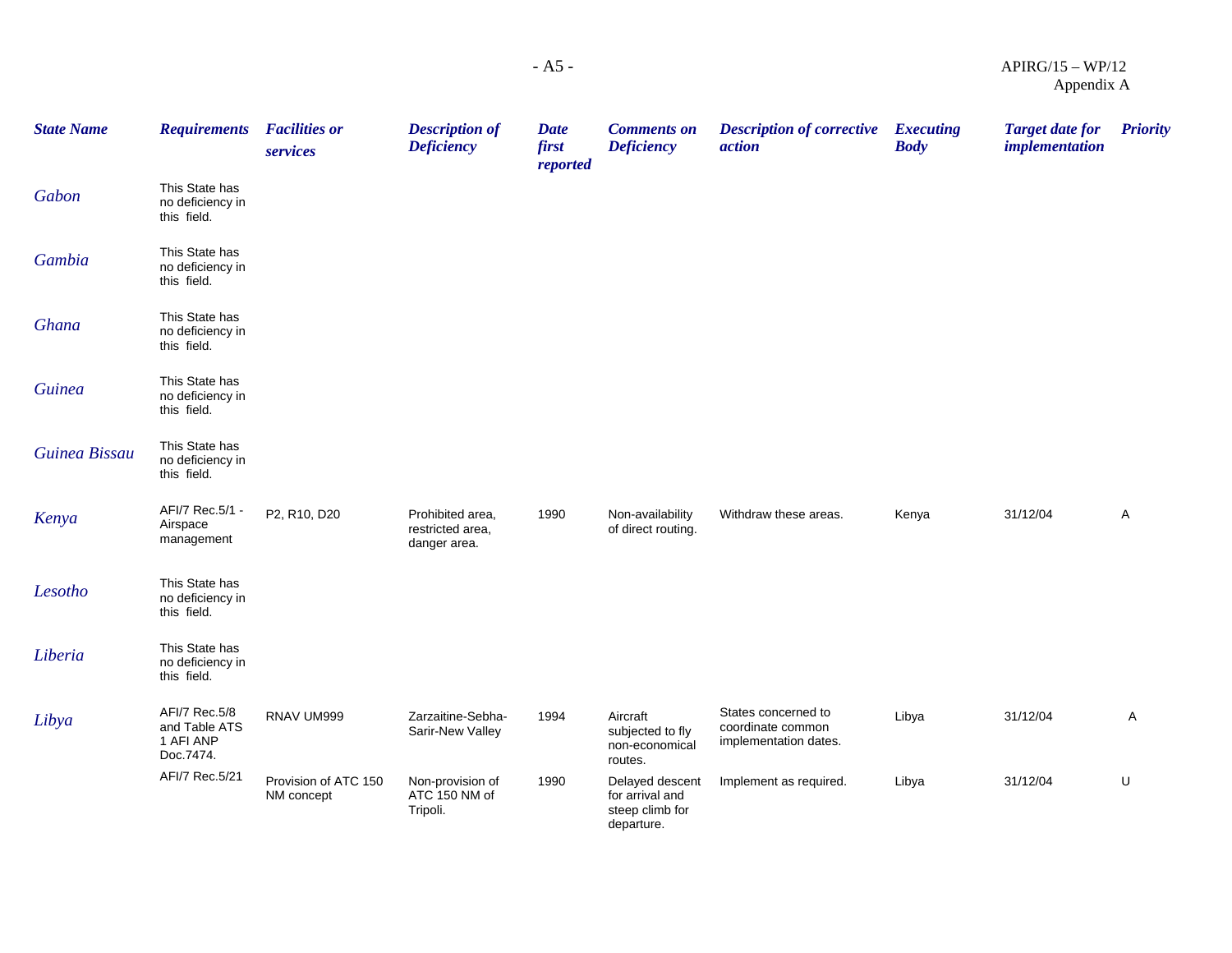| $APIRG/15-WP/12$ |  |
|------------------|--|
| Appendix A       |  |

| <b>State Name</b> | <b>Requirements</b>                                      | <b>Facilities or</b><br>services | <b>Description of</b><br><b>Deficiency</b>                                                                                                                                                                                                      | <b>Date</b><br>first<br>reported | <b>Comments on</b><br><b>Deficiency</b>                                                  | <b>Description of corrective</b><br><i>action</i>                                                                                                           | <b>Executing</b><br><b>Body</b> | <b>Target date for</b><br><i>implementation</i> | <b>Priority</b> |
|-------------------|----------------------------------------------------------|----------------------------------|-------------------------------------------------------------------------------------------------------------------------------------------------------------------------------------------------------------------------------------------------|----------------------------------|------------------------------------------------------------------------------------------|-------------------------------------------------------------------------------------------------------------------------------------------------------------|---------------------------------|-------------------------------------------------|-----------------|
|                   | AFI/7 Rec.5/8<br>and Table ATS<br>1 AFI ANP<br>Doc.7474. | Route UA748                      | (Gozo)-Tripoli-<br>Mizda- Cairo-Sharm<br>Sheikh                                                                                                                                                                                                 | 1994                             | Aircraft<br>subjected to fly<br>non-economical<br>routes.                                | States concerned to<br>coordinate common<br>implementation dates.                                                                                           | Libya and<br>adjacent States    | 31/12/04                                        | Α               |
|                   | AFI/7 Rec.5/8<br>and Table ATS<br>1 AFI ANP<br>Doc.7474. | Route UG623                      | BALEN-Annaba-<br>Tebessa-<br>Ghadames                                                                                                                                                                                                           | 1994                             | Aircraft<br>subjected to fly<br>non-economical<br>routes.                                | States concerned to<br>coordinate common<br>implementation dates.                                                                                           | Libya                           | 31/12/04                                        | Α               |
|                   | AFI/7 Rec.5/8<br>and Table ATS<br>1 AFI ANP<br>Doc.7474. | Route UG855                      | Tripoli-Ghadames-<br><b>B.</b> Omar Driss                                                                                                                                                                                                       | 1994                             | Aircraft<br>subjected to fly<br>non-economical<br>routes.                                | States concerned to<br>coordinate common<br>implementation dates.                                                                                           | Libya                           | 31/12/04                                        | Α               |
|                   | AFI/7 Rec.5/8<br>and Table ATS<br>1 AFI ANP<br>Doc.7474. | Route UG864                      | Tunis-Tebessa-<br>Ghardaia-<br>Timmimoun                                                                                                                                                                                                        | 1994                             | Aircraft<br>subjected to fly<br>non-economical<br>routes.                                | States concerned to<br>coordinate common<br>implementation dates.                                                                                           | Libya                           | 31/12/04                                        | Α               |
|                   | AFI/7 Rec.5/8<br>and Table ATS<br>1 AFI ANP<br>Doc.7474. | RNAV UM994                       | Monastir-Mitiga-<br>Beni- Walid-ORNAT                                                                                                                                                                                                           | 1994                             | Aircraft<br>subjected to fly<br>non-economical<br>routes.                                | States concerned to<br>coordinate common<br>implementation dates.                                                                                           | Libya                           | 31/12/04                                        | A               |
|                   | AFI/7 Rec.5/1                                            | Airspace Management              | Inadequate<br>airspace<br>management<br>between ATS units<br>leading to frequent<br>traffic incidents in<br>the FIR boundaries<br>between Alger,<br>N'djamena, Tripoli<br>and Niamey not<br>responding to<br>existing route<br>structure flows. | 1998                             | <b>Frequent ATS</b><br>incidents in the<br>area attributed to<br>airspace<br>management. | Need for urgent<br>meeting of the<br>States concerned to<br>address the<br>problem of airspace<br>management and<br>prevalent ATS<br>incidents in the area. | Libya and<br>adjacent States    | 31/12/04                                        | Α               |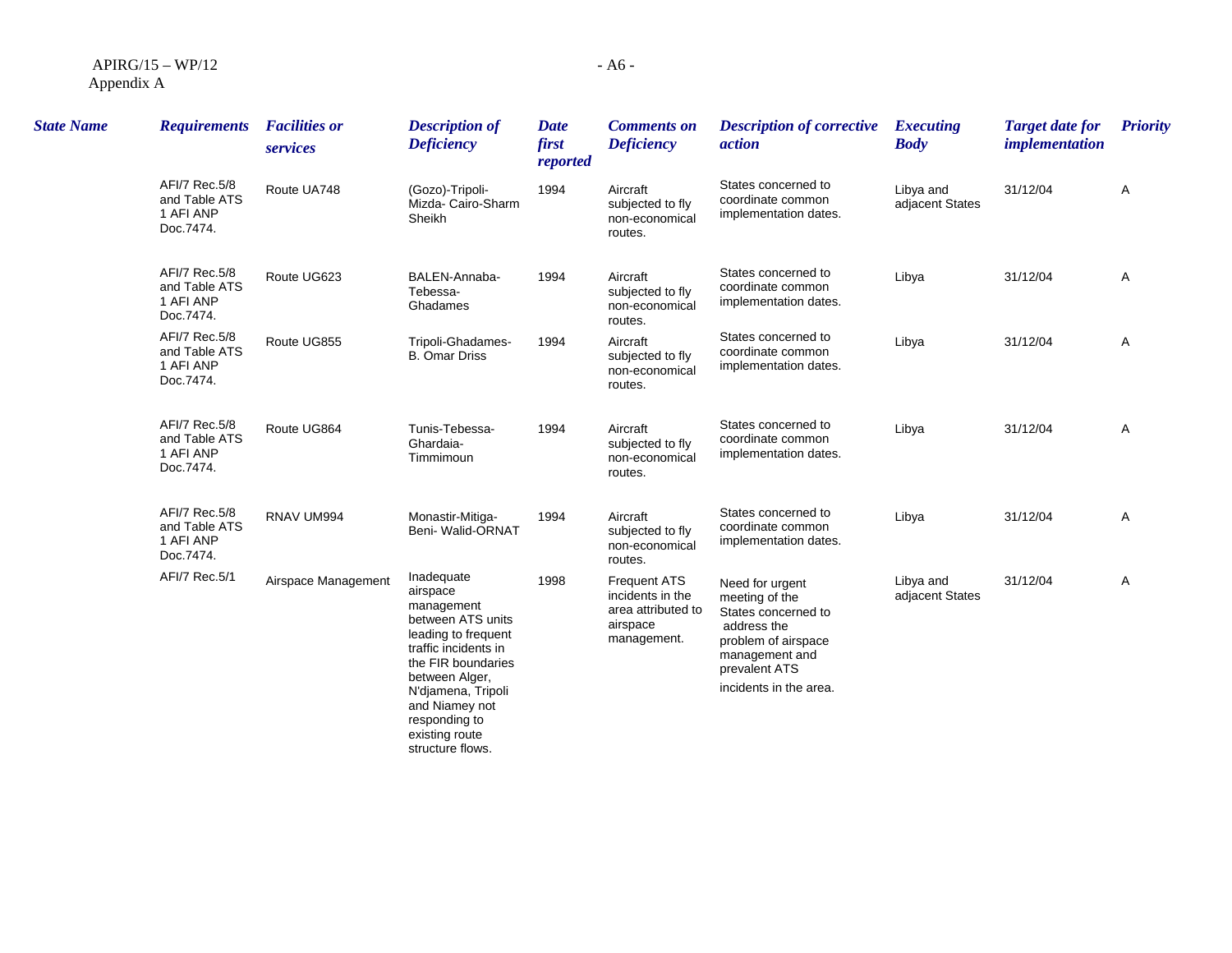### - A7 - APIRG/15 – WP/12 Appendix A

| <b>State Name</b> | <b>Requirements</b>                                      | <b>Facilities or</b><br>services | <b>Description of</b><br><b>Deficiency</b>                               | <b>Date</b><br>first<br>reported | <b>Comments on</b><br><b>Deficiency</b>                   | <b>Description of corrective</b><br>action                        | <b>Executing</b><br><b>Body</b> | <b>Target date for</b><br>implementation | <b>Priority</b> |
|-------------------|----------------------------------------------------------|----------------------------------|--------------------------------------------------------------------------|----------------------------------|-----------------------------------------------------------|-------------------------------------------------------------------|---------------------------------|------------------------------------------|-----------------|
|                   | AFI/7 Rec.5/8<br>and Table ATS<br>1 AFI ANP<br>Doc.7474. | Route UA411                      | Jerba-Tripoli-Beni-<br>W<br>alid-Benina-<br>GERFA-<br>Mersa Matruh-Cairo | 1994                             | Aircraft<br>subjected to fly<br>non-economical<br>routes. | States concerned to<br>coordinate common<br>implementation dates. | Libya                           | 31/12/04                                 | A               |
|                   | AFI/7 Rec.5/1                                            | P21-R23-Airspace<br>Management   | Prohibited<br>area-Restricted<br>area                                    | 1990                             | Non-availability<br>of direct routing.                    | State concerned to<br>withdraw these areas.                       | Libya                           | 31/12/04                                 | A               |
| Madagascar        | This State has<br>no deficiency in<br>this field.        |                                  |                                                                          |                                  |                                                           |                                                                   |                                 |                                          |                 |
| Malawi            | This State has<br>no deficiency in<br>this field.        |                                  |                                                                          |                                  |                                                           |                                                                   |                                 |                                          |                 |
| Mali              | This State has<br>no deficiency in<br>this field.        |                                  |                                                                          |                                  |                                                           |                                                                   |                                 |                                          |                 |
| Mauritania        | This State has<br>no deficiency in<br>this field.        |                                  |                                                                          |                                  |                                                           |                                                                   |                                 |                                          |                 |
| <b>Mauritius</b>  | This State has<br>no deficiency in<br>this field.        |                                  |                                                                          |                                  |                                                           |                                                                   |                                 |                                          |                 |
| <b>Morocco</b>    | AFI/7 Rec.5/8<br>and Table ATS<br>1 AFI ANP<br>Doc.7474. | Route UR981                      | Casablanca-<br>Marrakech-BULIS.                                          | 1995                             | Aircraft<br>subjected to fly<br>non-economical<br>routes. | States concerned to<br>coordinate common<br>implementation dates. | Morocco                         | 31/12/04                                 | Α               |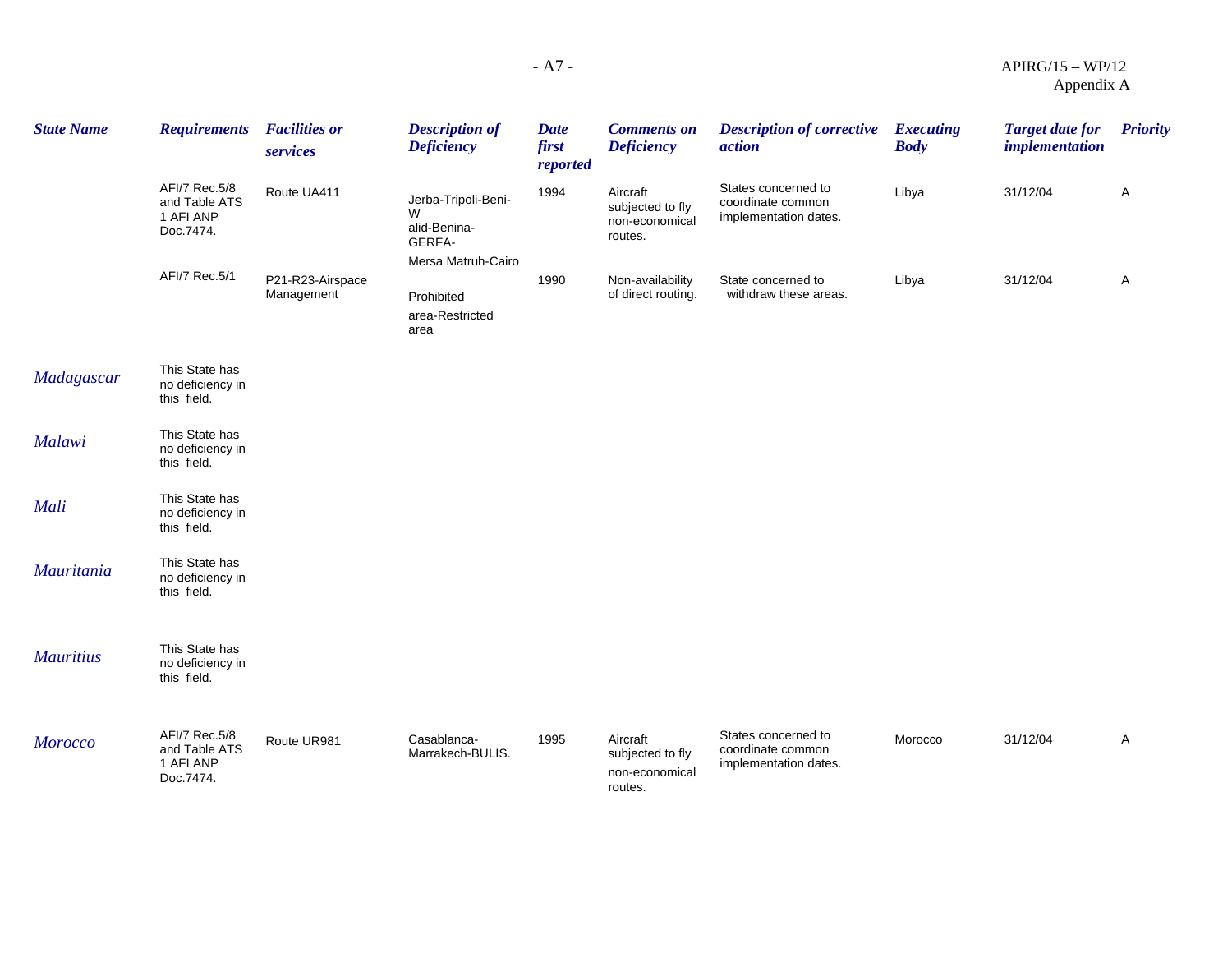APIRG/15 – WP/12 Appendix A

| <b>State Name</b>      | <b>Requirements</b>                                      | <b>Facilities or</b><br>services   | <b>Description of</b><br><b>Deficiency</b>                                       | <b>Date</b><br>first<br>reported | <b>Comments on</b><br><b>Deficiency</b>                                                  | <b>Description of corrective</b><br>action                        | <b>Executing</b><br><b>Body</b> | <b>Target date for</b><br>implementation | <b>Priority</b> |
|------------------------|----------------------------------------------------------|------------------------------------|----------------------------------------------------------------------------------|----------------------------------|------------------------------------------------------------------------------------------|-------------------------------------------------------------------|---------------------------------|------------------------------------------|-----------------|
|                        | AFI/7 Rec.5/8<br>and Table ATS<br>1 AFI ANP<br>Doc.7474. | Airspace Management                | Problems<br>associated with non<br>flight level<br>allocations on ATS<br>routes. | 1998                             | Non-standard<br>flight<br>level allocations<br>contributed to<br><b>ATS</b><br>incidents | States concerned to meet<br>and address issues under<br>column 3. | Morocco-<br>Portugal            | 31/12/04                                 | U               |
| Mozambique             | This State has<br>no deficiency in<br>this field.        |                                    |                                                                                  |                                  |                                                                                          |                                                                   |                                 |                                          |                 |
| Namibia                | AFI/7 Rec.5/21                                           | Provision of ATC 150<br>NM concept | Non-provision of<br>ATC service 150<br><b>NM Windhoek</b>                        | 1994                             | Delayed descent<br>for arrival and<br>steep climb for<br>departure.                      | To Implement as required.                                         | Namibia                         | 31/12/04                                 | U               |
| <b>Niger</b>           | This State has<br>no deficiency in<br>this field.        |                                    |                                                                                  |                                  |                                                                                          |                                                                   |                                 |                                          |                 |
| Nigeria                | AFI/7 Rec.5/8<br>and Table ATS<br>1 AFI ANP<br>Doc.7474. | Route UA861                        | Lagos-Garoua                                                                     | 1995                             | Aircraft<br>subjected to fly<br>non-economical<br>routes.                                | States concerned to<br>coordinate common<br>implementation dates. | Nigeria                         | 31/12/04                                 | A               |
|                        | AFI/7 Rec.5/8<br>and Table ATS<br>1 AFI ANP<br>Doc.7474. | RNAV UM998                         | Ngaoundere-<br>Maiduguri-Djanet                                                  | 1995                             | Aircraft<br>subjected to fly<br>non-economical<br>routes.                                |                                                                   | Nigeria                         | 31/12/04                                 | A               |
| Rwanda                 | This State has<br>no deficiency in<br>this field.        |                                    |                                                                                  |                                  |                                                                                          |                                                                   |                                 |                                          |                 |
| Sao Tome &<br>Principe | This State has<br>no deficiency in<br>this field.        |                                    |                                                                                  |                                  |                                                                                          |                                                                   |                                 |                                          |                 |

*Principe*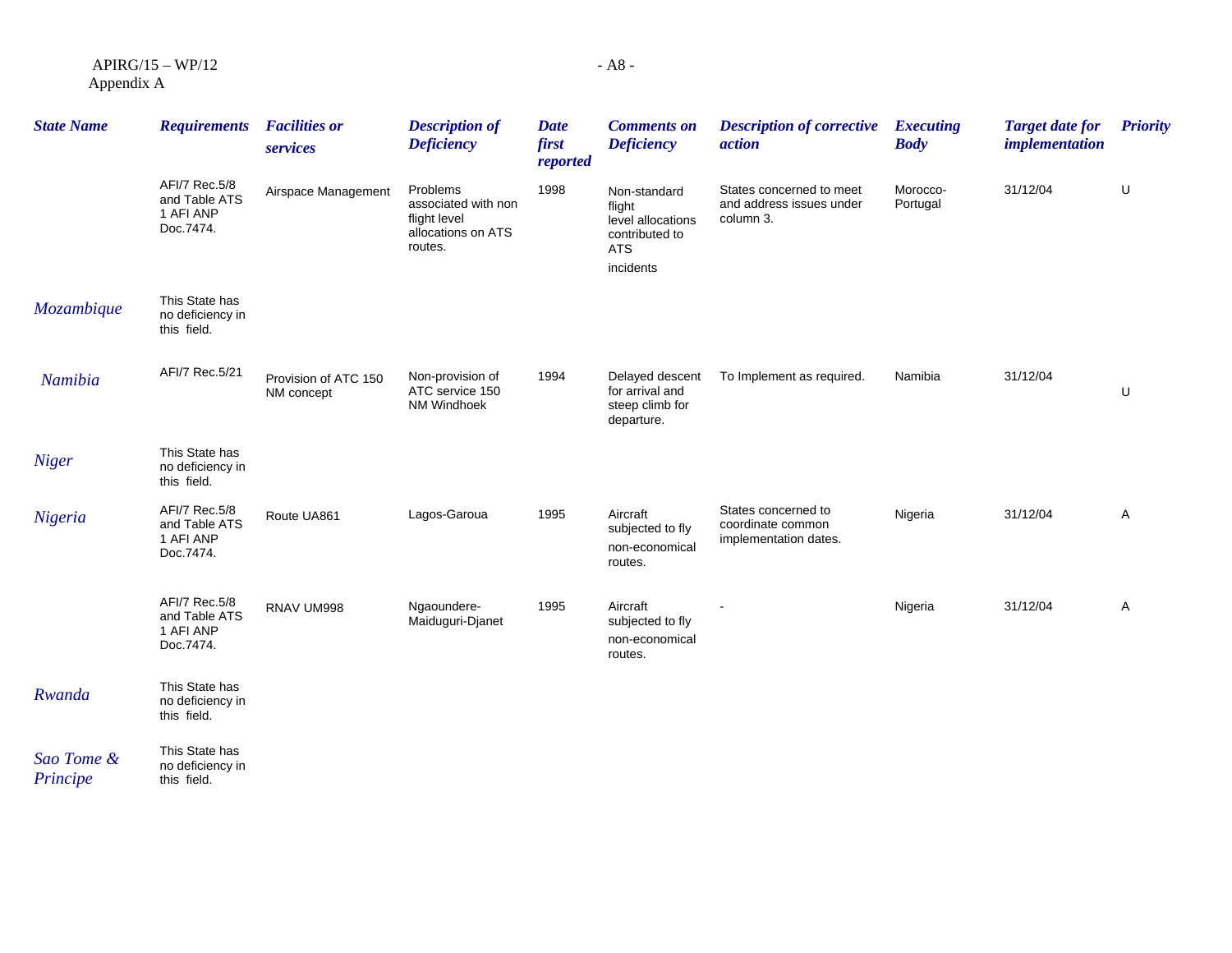| <b>State Name</b>        | <b>Requirements</b>                                      | <b>Facilities or</b><br>services    | <b>Description of</b><br><b>Deficiency</b>              | Date<br>first<br>reported | <b>Comments on</b><br><b>Deficiency</b>                                 | <b>Description of corrective</b><br><i>action</i>                | <b>Executing</b><br><b>Body</b> | <b>Target date for</b><br><i>implementation</i> | <b>Priority</b> |
|--------------------------|----------------------------------------------------------|-------------------------------------|---------------------------------------------------------|---------------------------|-------------------------------------------------------------------------|------------------------------------------------------------------|---------------------------------|-------------------------------------------------|-----------------|
| Senegal                  | This State has<br>no deficiency in<br>this field.        |                                     |                                                         |                           |                                                                         |                                                                  |                                 |                                                 |                 |
| Seychelles               | This State has<br>no deficiency in<br>this field.        |                                     |                                                         |                           |                                                                         |                                                                  |                                 |                                                 |                 |
| Sierra Leone             | This State has<br>no deficiency in<br>this field.        |                                     |                                                         |                           |                                                                         |                                                                  |                                 |                                                 |                 |
| Somalia                  | AFI/7 Rec.5/21                                           | Provision of ATC 150<br>NM concept. | Non-provision of<br>ATC service 150<br>NM of Mogadishu. | 1994                      | Delayed descent<br>for arrival and<br>steep climb for                   | No action due to the<br>present situation                        | Somalia                         | 31/12/04                                        | U               |
|                          | AFI/7 Rec.5/21                                           | Route UG207                         | Mogadishu-Karachi                                       | 1990                      | departure.<br>Aircraft<br>subjected to fly<br>non-economical<br>routes. | States concerned to<br>coordinate common<br>implementation date. | Somalia                         | 31/12/04                                        | Α               |
| South Africa             | This State has<br>no deficiency in<br>this field.        |                                     |                                                         |                           |                                                                         |                                                                  |                                 |                                                 |                 |
| Spain (Canary<br>$Is.$ ) | This State has<br>no deficiency in<br>this field.        |                                     |                                                         |                           |                                                                         |                                                                  |                                 |                                                 |                 |
| Sudan                    | AFI/7 Rec.5/8<br>and Table ATS<br>1 AFI ANP<br>Doc.7474. | Route UR400                         | A. Simbel-Kassala                                       | 1994                      | Aircraft<br>subjected to fly<br>non-economical<br>routes.               | Not acceptable now within<br>Khartoum FIR.                       | Sudan                           | 17/02/05                                        | Α               |
|                          | AFI/7 Rec.5/8<br>and Table ATS<br>1 AFI ANP<br>Doc.7474. | Route UR995                         | Merowe-Addis<br>Ababa                                   | 1994                      | Aircraft<br>subjected to fly<br>non-economical<br>routes.               | To be deleted and<br>replaced by UM665.                          | Sudan                           | 17/02/05                                        | Α               |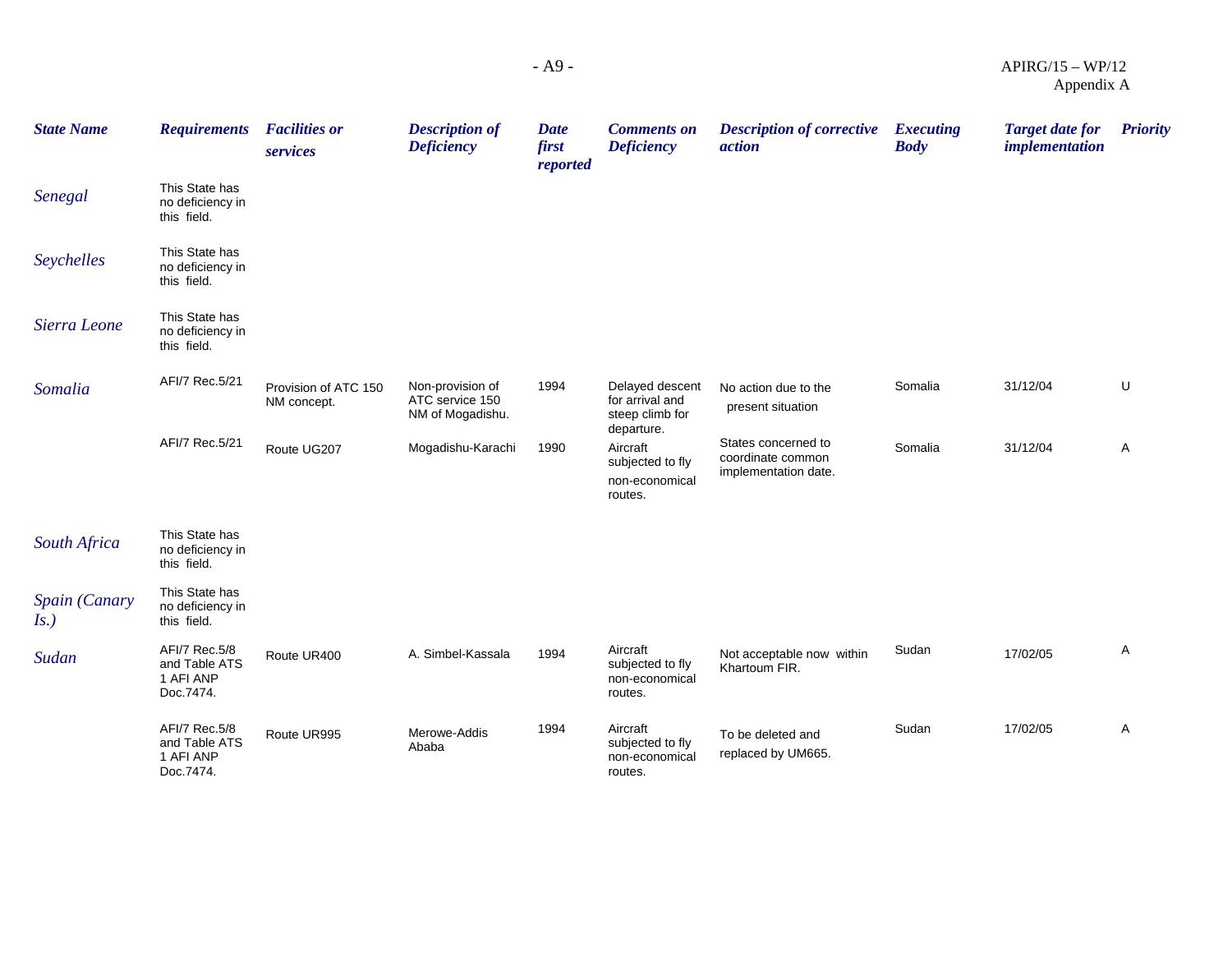| $APIRG/15-WP/12$ |  |
|------------------|--|
| Appendix A       |  |

| <b>State Name</b> | <b>Requirements</b>                                      | <b>Facilities or</b><br>services | <b>Description of</b><br><b>Deficiency</b>                                           | <b>Date</b><br>first<br>reported | <b>Comments on</b><br><b>Deficiency</b>                   | <b>Description of corrective</b><br>action                             | <b>Executing</b><br><b>Body</b> | <b>Target date for</b><br><i>implementation</i> | <b>Priority</b> |
|-------------------|----------------------------------------------------------|----------------------------------|--------------------------------------------------------------------------------------|----------------------------------|-----------------------------------------------------------|------------------------------------------------------------------------|---------------------------------|-------------------------------------------------|-----------------|
|                   | AFI/7 Rec.5/8<br>and Table ATS<br>1 AFI ANP<br>Doc.7474. | RNAV UM665                       | Addis Ababa-<br>Merowe                                                               | 1994                             | Aircraft<br>subjected to fly<br>non-economical<br>routes. | Not acceptable in<br>Khartoum FIR due<br>to military reasons.          | Sudan                           | 17/02/05                                        | Α               |
|                   | AFI/7 Rec.5/8<br>and Table ATS<br>1 AFI ANP<br>Doc.7474. | RNAV UM220                       | Lodwar-A.Simbel                                                                      | 1994                             | Aircraft<br>subjected to fly<br>non                       | States concerned to<br>coordinate common<br>implementation dates.      | Sudan                           | 17/02/05                                        | A               |
|                   | AFI/7 Rec.5/8<br>and Table ATS<br>1 AFI ANP<br>Doc.7474. | RNAV UL612                       | Goma-El Dhaba                                                                        | 1994                             | Aircraft<br>subjected to fly<br>non                       | Overlaps UB607<br>need to review<br>alignment at appropriate<br>forum. | Sudan                           | 17/02/05                                        | Α               |
|                   | AFI/7 Rec.5/8<br>and Table ATS<br>1 AFI ANP<br>Doc.7474. | Route UB607                      | Goma-El Obeid-<br>New Valley-El<br>Dabha                                             | 1994                             | Aircraft<br>subjected to fly<br>non                       | States concerned to<br>coordinate common<br>implementation dates.      | Sudan                           | 17/02/05                                        | Α               |
|                   | AFI/7 Rec.5/8<br>and Table ATS<br>1 AFI ANP<br>Doc.7474. | Route UB525                      | Addis Ababa-Luxor                                                                    | 1994                             | Aircraft<br>subjected to fly<br>non                       | Not acceptable now in<br>Khartoum FIR.                                 | Sudan                           | 17/02/05                                        | Α               |
|                   | AFI/7 Rec.5/8<br>and Table ATS<br>1 AFI ANP<br>Doc.7474. | Route UA618                      | Bukavu-Malakal                                                                       | 1994                             | Aircraft<br>subjected to fly<br>non                       | Not available now in<br>Khartoum FIR.                                  | Sudan                           | 17/02/05                                        | Α               |
|                   | AFI/7 Rec.5/8<br>and Table ATS<br>1 AFI ANP<br>Doc.7474. | Provision of ATS                 | Area control service<br>not provided to<br>most ATS routes in<br>the upper airspace. | 1998                             | Aircraft<br>subjected to fly<br>non                       | State to expedite<br>implementation process.                           | Sudan                           | 17/02/05                                        | Α               |
| Swaziland         | AFI/7 Rec.5/1                                            | P4 - Airspace<br>Management      | Prohibited area                                                                      | 1990                             | Non-availability<br>of direct<br>routings.                | Withdraw this area - P4.                                               | Swaziland                       | 31/12/04                                        | Α               |

- A10 -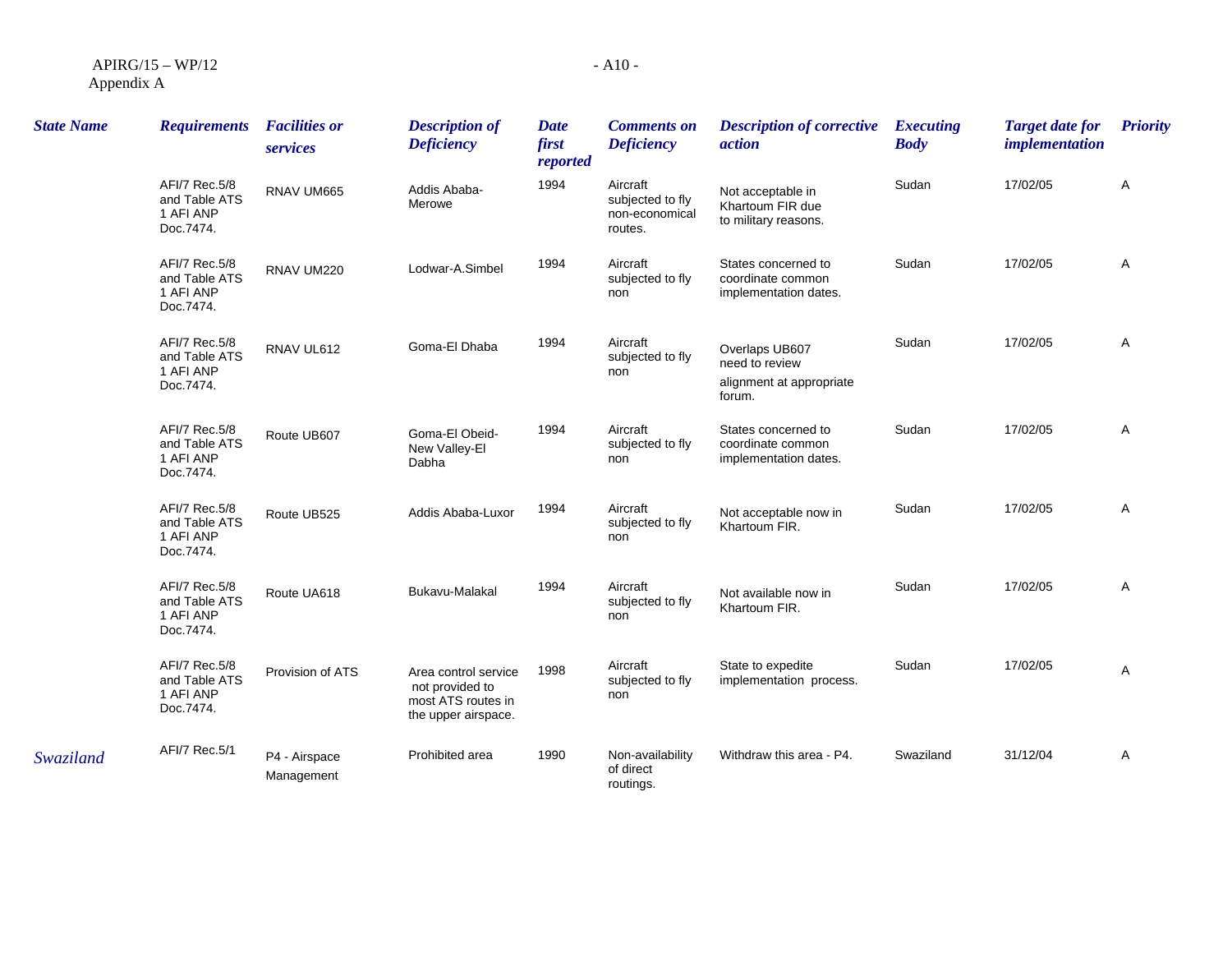| <b>State Name</b>               | <b>Requirements</b>                                                                                    | <b>Facilities or</b><br>services | <b>Description of</b><br><b>Deficiency</b> | <b>Date</b><br>first<br>reported | <b>Comments on</b><br><b>Deficiency</b>                   | <b>Description of corrective</b><br><i>action</i>                                   | <b>Executing</b><br><b>Body</b> | <b>Target date for</b><br><i>implementation</i> | <b>Priority</b> |
|---------------------------------|--------------------------------------------------------------------------------------------------------|----------------------------------|--------------------------------------------|----------------------------------|-----------------------------------------------------------|-------------------------------------------------------------------------------------|---------------------------------|-------------------------------------------------|-----------------|
| Tanzania                        | AFI/7 Rec.5/8<br>and Table ATS<br>1 AFI ANP<br>Doc.7474.                                               | <b>UB527</b>                     | Lubumbashi - Dar-<br>es-Salaam             | 2001                             | Aircraft<br>subjected to fly<br>non-economical<br>routes. | Tanzania is coordinating<br>with the States for a<br>common implementation<br>date. | D. R. Congo -<br>Tanzania       | 31/12/04                                        | A               |
| <b>Togo</b>                     | This State has<br>no deficiency in<br>this field.                                                      |                                  |                                            |                                  |                                                           |                                                                                     |                                 |                                                 |                 |
| <b>Tunisia</b><br><b>Uganda</b> | This State has<br>no deficiency in<br>this field.<br>This State has<br>no deficiency in<br>this field. |                                  |                                            |                                  |                                                           |                                                                                     |                                 |                                                 |                 |
| Western<br>Sahara               | This State has<br>no deficiency in<br>this field.                                                      |                                  |                                            |                                  |                                                           |                                                                                     |                                 |                                                 |                 |
| Zambia                          | This State has<br>no deficiency in<br>this field.                                                      |                                  |                                            |                                  |                                                           |                                                                                     |                                 |                                                 |                 |
| Zimbabwe                        | This State has<br>no deficiency in<br>this field.                                                      |                                  |                                            |                                  |                                                           |                                                                                     |                                 |                                                 |                 |

— — — — —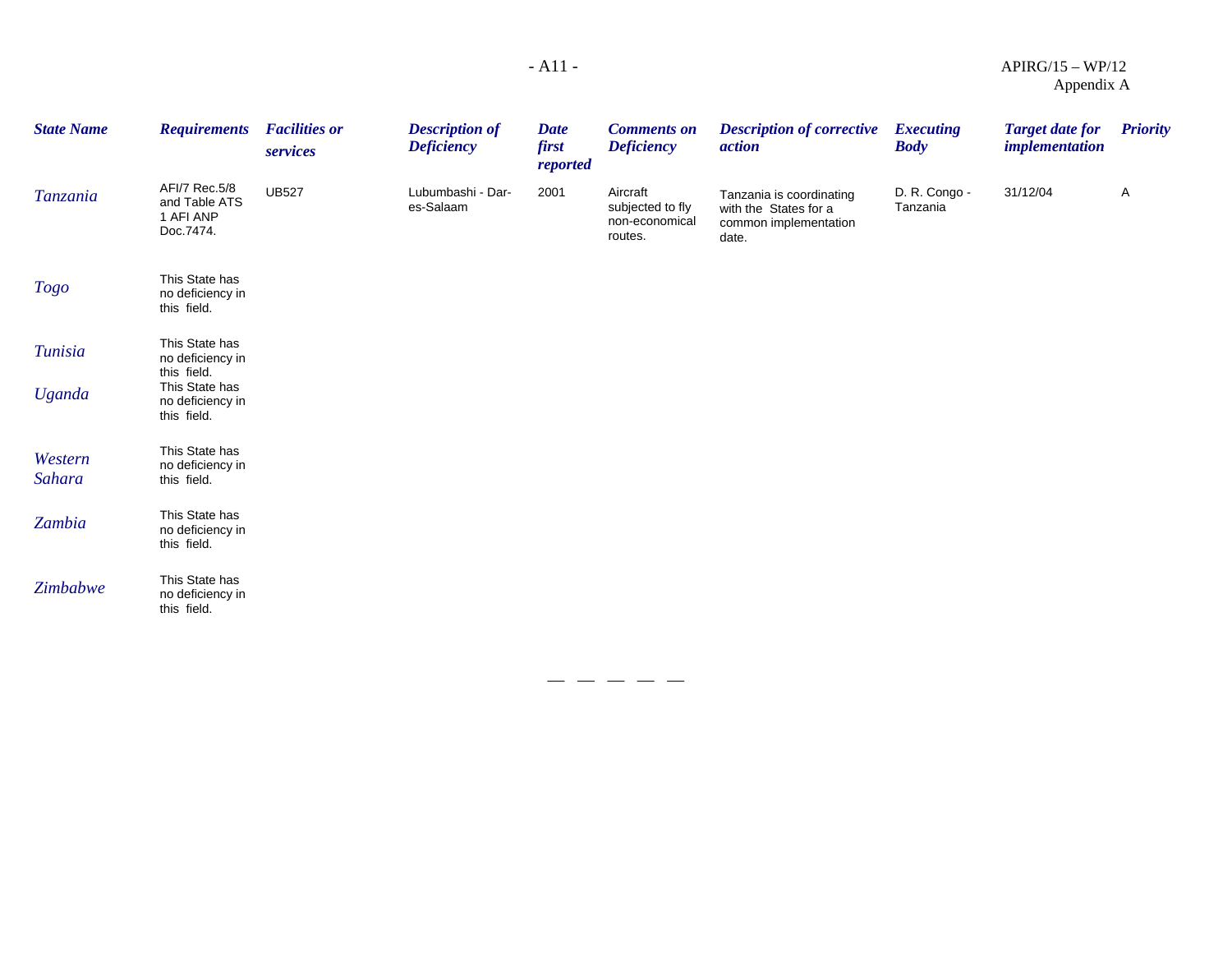# *SAR English Deficiencies*

| <b>State Name</b>      | <b>Requirements</b>                                           | <b>Facilities or</b><br>services | <b>Description of</b><br><b>Deficiency</b>       | Date first<br>reported | <b>Comments on</b><br><b>Deficiency</b>       | <b>Description of</b><br>corrective<br>action | <b>Executing</b><br><b>Body</b>       | <b>Target date for</b><br><i>implementation</i> | <b>Priority</b> |
|------------------------|---------------------------------------------------------------|----------------------------------|--------------------------------------------------|------------------------|-----------------------------------------------|-----------------------------------------------|---------------------------------------|-------------------------------------------------|-----------------|
| Algeria                | This State has no<br>deficiency in this field.                |                                  |                                                  |                        |                                               |                                               |                                       |                                                 |                 |
| Angola                 | This State has no<br>deficiency in this field.                |                                  |                                                  |                        |                                               |                                               |                                       |                                                 |                 |
| <b>Benin</b>           | This State has no<br>deficiency in this field.                |                                  |                                                  |                        |                                               |                                               |                                       |                                                 |                 |
| <b>Botswana</b>        | This State has no<br>deficiency in this field.                |                                  |                                                  |                        |                                               |                                               |                                       |                                                 |                 |
| <b>Burkina</b><br>Faso | This State has no<br>deficiency in this field.                |                                  |                                                  |                        |                                               |                                               |                                       |                                                 |                 |
| <b>Burundi</b>         | Annexe 12, 3.1.6, 3.1.7                                       | SAR legislation                  | Provide legal framework<br>for the SAR authority | 1995                   | Lack of legal<br>authority could<br>delay SAR | <b>Establish SAR</b><br>legislation           | Burundi                               | 31/12/04                                        | A               |
|                        | Annex 12, 2.4, Annex<br>12, 3.2.4: AFI/7 Rec.6/1<br>and $6/2$ | <b>SARSAT ELT</b>                | 406 MHz                                          | 1993                   | Delay to conduct<br>SAR OPS                   | Coordinate with<br>States concerned.          | Burundi<br>and<br>Adjacent<br>States. |                                                 |                 |
| Cameroon               | This State has no<br>deficiency in this field.                |                                  |                                                  |                        |                                               |                                               |                                       |                                                 |                 |
| Cape Verde             | This State has no<br>deficiency in this field.                |                                  |                                                  |                        |                                               |                                               |                                       |                                                 |                 |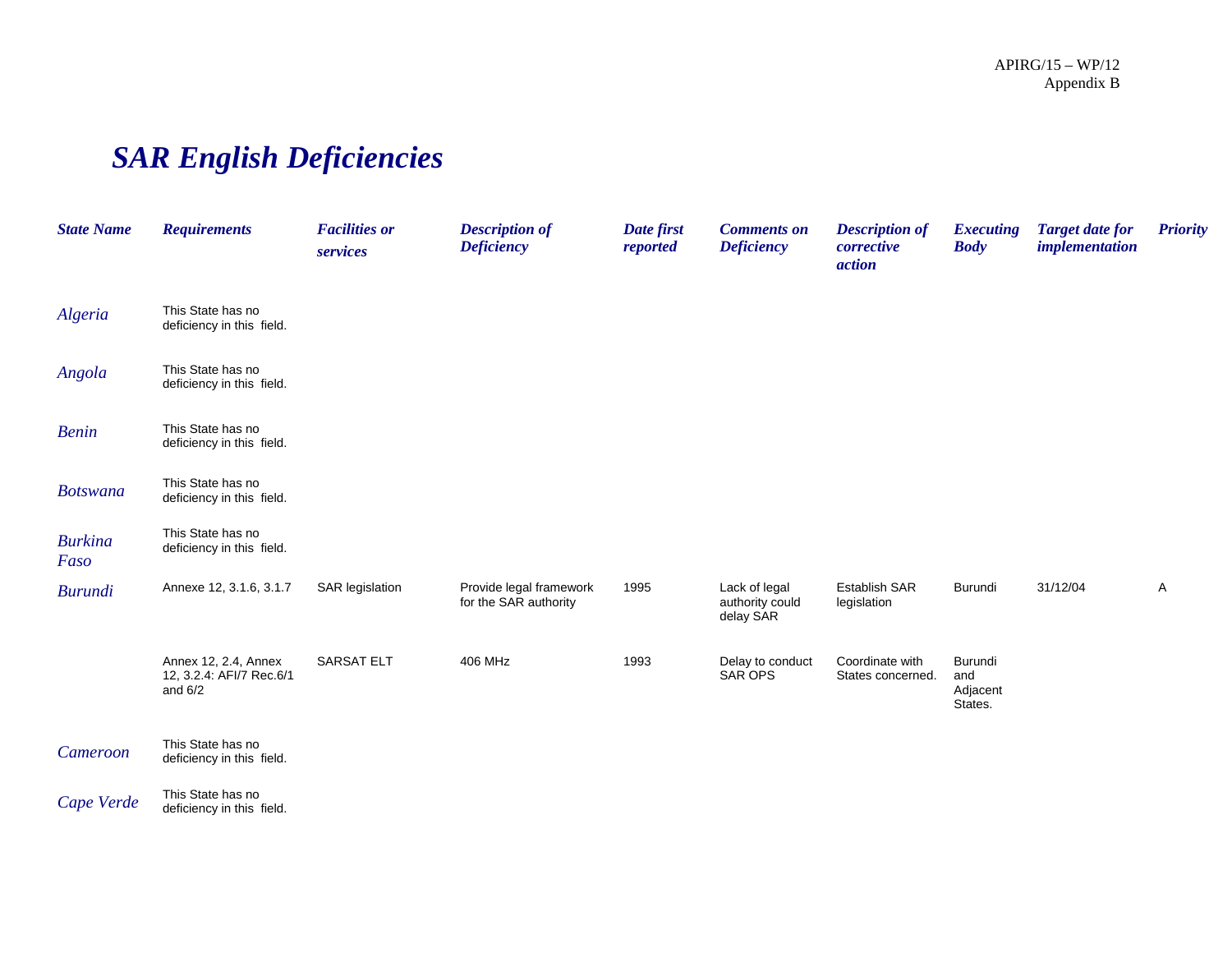$APIRG/15 - WP/12$ Appendix B

| <b>State Name</b>              | <b>Requirements</b>                                            | <b>Facilities or</b><br>services | <b>Description of</b><br><b>Deficiency</b>       | Date first<br>reported | <b>Comments on</b><br><b>Deficiency</b>                      | <b>Description of</b><br>corrective<br>action                       | <b>Executing</b><br><b>Body</b>             | <b>Target date for</b><br><i>implementation</i> | <b>Priority</b> |
|--------------------------------|----------------------------------------------------------------|----------------------------------|--------------------------------------------------|------------------------|--------------------------------------------------------------|---------------------------------------------------------------------|---------------------------------------------|-------------------------------------------------|-----------------|
| Central<br>African<br>Republic | This State has no<br>deficiency in this field.                 |                                  |                                                  |                        |                                                              |                                                                     |                                             |                                                 |                 |
| Chad                           | This State has no<br>deficiency in this field.                 |                                  |                                                  |                        |                                                              |                                                                     |                                             |                                                 |                 |
| Comoros                        | Annex 12, 3.1.5, AFI/7<br>Conc.6/3                             | <b>SAR Agreements</b>            |                                                  | 1991                   | Delay to conduct<br><b>SAR OPS</b>                           | Coordinate with<br>States concerned                                 | Comoros<br>and<br>adjacent<br><b>States</b> | 31/12/04                                        | A               |
|                                | Annexe 12, 2.4,<br>Annexe 12, 3.2.4,<br>AFI/7 Rec.6/1 and 6/2  | <b>SARSAT ELT</b>                | 406 MHz                                          | 1993                   | Delay to conduct<br>SAR OPS                                  | Implement 406<br>MHz in acft. $-$<br>Provide SPOC to<br><b>ICAO</b> | Comoros                                     | 31/12/04                                        | A               |
|                                | Annexe 12, 3.1.6, 3.1.7                                        | SAR legislation                  | Provide legal framework<br>for the SAR authority | 1995                   | Lack of legal<br>authority could<br>delay SAR<br>efficiency. | Establish SAR<br>legislation                                        | Comoros                                     | 31/12/04                                        | A               |
| Congo                          | This State has no<br>deficiency in this field.                 |                                  |                                                  |                        |                                                              |                                                                     |                                             |                                                 |                 |
| Côte<br>d'Ivoire               | This State has no<br>deficiency in this field.                 |                                  |                                                  |                        |                                                              |                                                                     |                                             |                                                 |                 |
| Dem. Rep.<br>of Congo          | This State has no<br>deficiency in this field.                 |                                  |                                                  |                        |                                                              |                                                                     |                                             |                                                 |                 |
| Djibouti                       | Annex 12, 3.1.5, AFI/7<br>Conc.6/3                             | <b>SAR Agreements</b>            | $\overline{\phantom{a}}$                         | 1991                   | Delay to conduct<br>SAR OPS                                  | Coordinate with<br>States concerned                                 | Djibouti and<br>adjacent<br>States          | 31/12/04                                        | A               |
|                                | Annex 12, 2.4, Annex<br>12, 3.2.4, AFI/7 Rec. 6/1<br>and $6/2$ | <b>SARSAT ELT</b>                | 406 MHz                                          | 1993                   | Delay to conduct<br><b>SAR OPS</b>                           | I) Provide SPOC<br>to ICAO: ii)<br>Implement 406<br>MHz acft.       | Djibouti                                    | 31/12/04                                        | A               |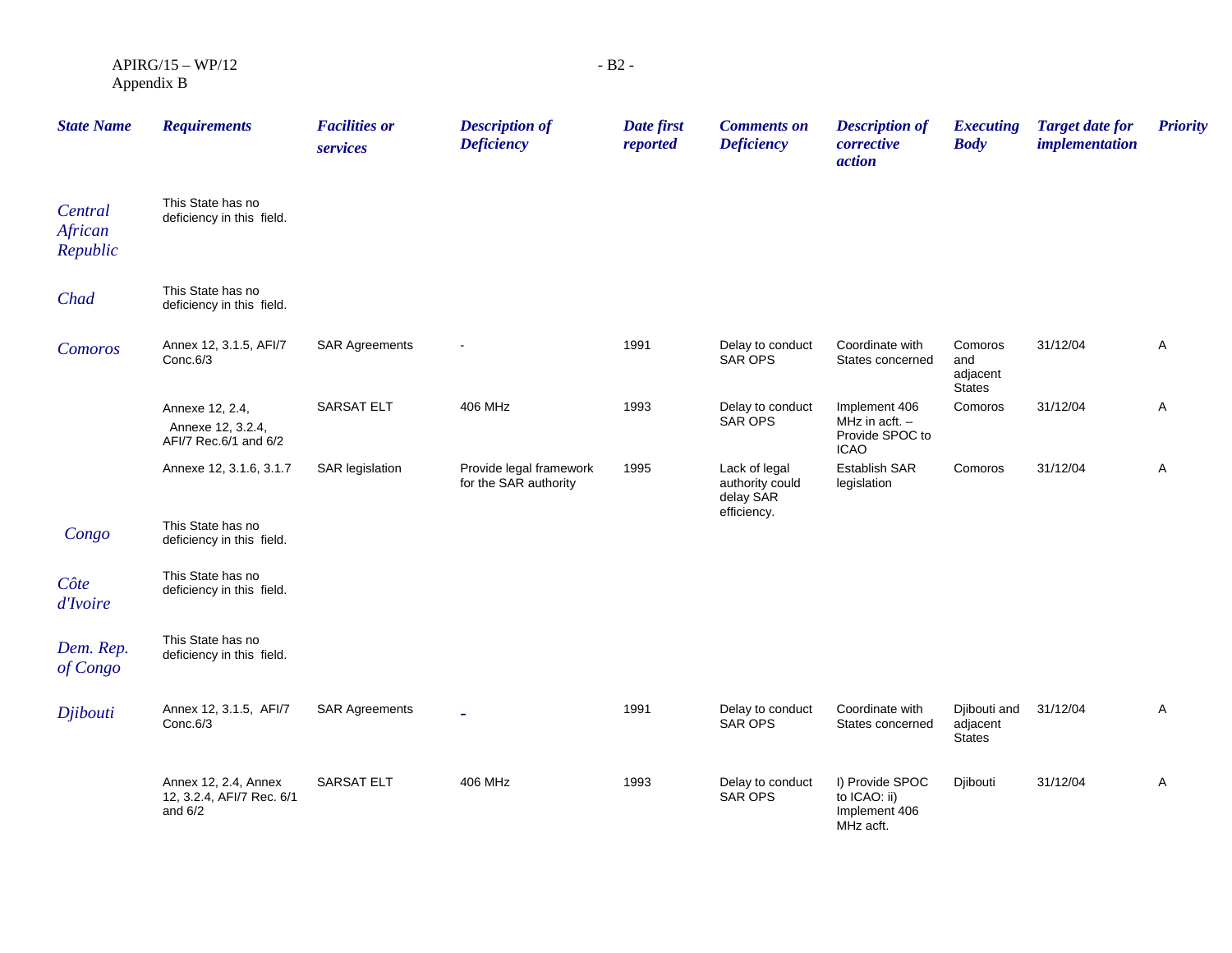| <b>State Name</b>           | <b>Requirements</b>                            | <b>Facilities or</b><br>services | <b>Description of</b><br><b>Deficiency</b>       | Date first<br>reported | <b>Comments on</b><br><b>Deficiency</b>                      | <b>Description of</b><br>corrective<br>action | <b>Executing</b><br><b>Body</b>              | <b>Target date for</b><br><i>implementation</i> | <b>Priority</b> |
|-----------------------------|------------------------------------------------|----------------------------------|--------------------------------------------------|------------------------|--------------------------------------------------------------|-----------------------------------------------|----------------------------------------------|-------------------------------------------------|-----------------|
|                             | Annex 12, 3.1.6, 3.1.7                         | <b>SAR</b> legislation           | Provide legal framework<br>for the SAR authority | 1995                   | Lack of legal<br>authority could<br>delay SAR<br>efficiency. | Establish SAR<br>legislation                  | Djibouti                                     | 31/12/04                                        | A               |
| Egypt                       | This State has no<br>deficiency in this field. |                                  |                                                  |                        |                                                              |                                               |                                              |                                                 |                 |
| Equatorial<br><b>Guinea</b> | This State has no<br>deficiency in this field. |                                  |                                                  |                        |                                                              |                                               |                                              |                                                 |                 |
| Eritrea                     | Annex 12, 3.1.5, AFI/7<br>Conc.6/3             | <b>SAR Agreements</b>            | <b>Establish SAR</b><br>agreements               | 1995                   | Delay to conduct<br><b>SAR OPS</b>                           | Coordination with<br>States concerned         | Eritrea and<br>adjacent<br><b>States</b>     | 1/3/2005                                        | A               |
|                             | Annex 12, 3.1.6,<br>3.1.7                      | <b>SAR Legislation</b>           | Provide legal framework<br>for the SAR authority | 1995                   | Lack of legal<br>authority could<br>delay SAR                | Establish SAR<br>Agreements                   | Eritrea                                      | 1/3/2005                                        | A               |
| Ethiopia                    | Annex 12, 3.1.5, AFI/7<br>Conc.6/3.            | <b>SAR Agreements</b>            | $\sim$                                           | 1995                   | Delay to conduct<br>SAR/OPS                                  | Coordinate with<br>States concerned.          | Ethiopia<br>and<br>adjacent<br><b>States</b> | 31/12/04                                        | A               |
| France<br>(Réunion)         | This State has no<br>deficiency in this field. |                                  |                                                  |                        |                                                              |                                               |                                              |                                                 |                 |
| Gabon                       | This State has no<br>deficiency in this field. |                                  |                                                  |                        |                                                              |                                               |                                              |                                                 |                 |
| Gambia                      | This State has no<br>deficiency in this field. |                                  |                                                  |                        |                                                              |                                               |                                              |                                                 |                 |

**Ghana This State has no Ghana deficiency** in this field.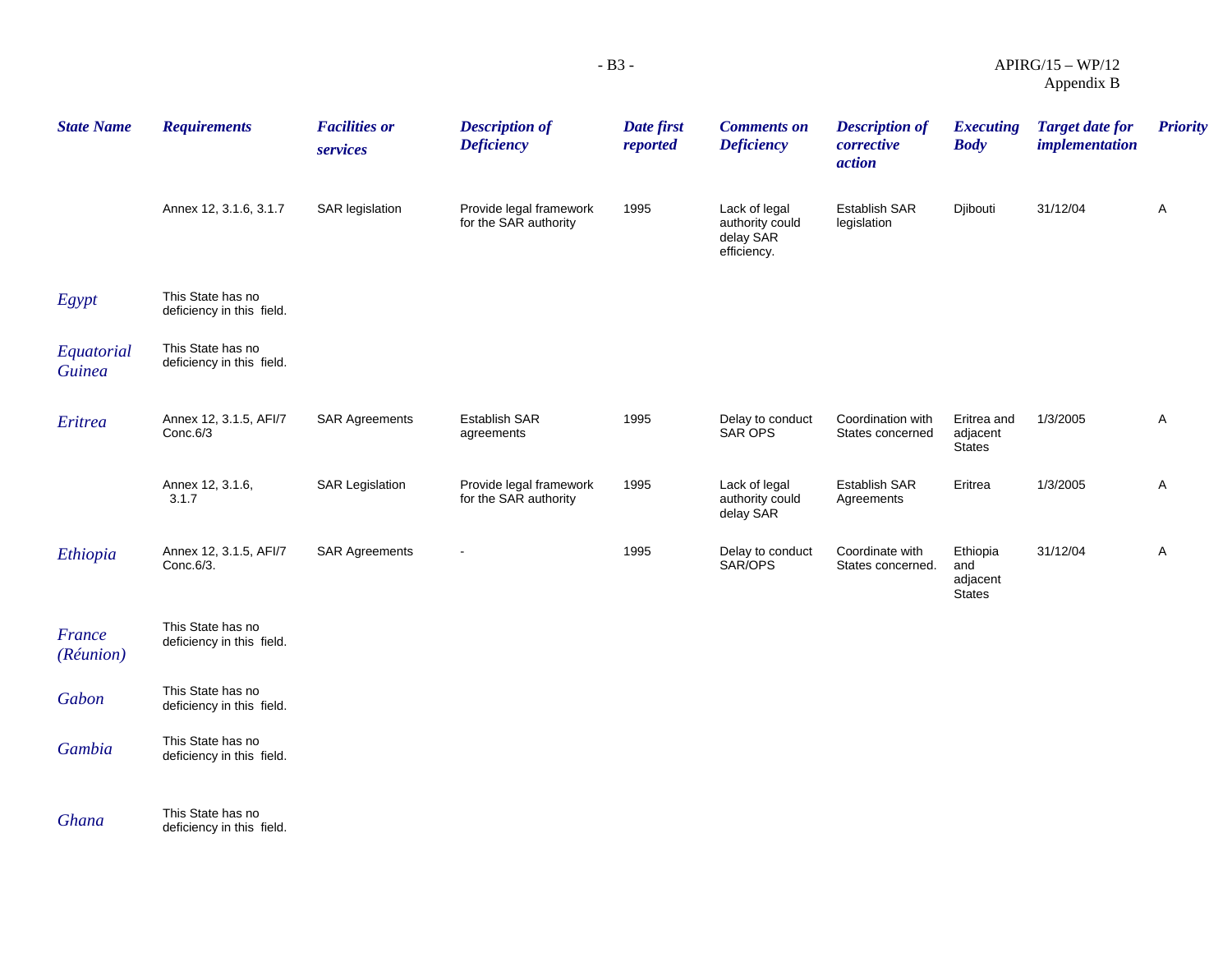$APIRG/15 - WP/12$ Appendix B

| <b>State Name</b>              | <b>Requirements</b>                                            | <b>Facilities or</b><br>services | <b>Description of</b><br><b>Deficiency</b>       | Date first<br>reported | <b>Comments on</b><br><b>Deficiency</b>                      | <b>Description of</b><br>corrective<br>action                                                                      | <b>Executing</b><br><b>Body</b>        | <b>Target date for</b><br><i>implementation</i> | <b>Priority</b> |
|--------------------------------|----------------------------------------------------------------|----------------------------------|--------------------------------------------------|------------------------|--------------------------------------------------------------|--------------------------------------------------------------------------------------------------------------------|----------------------------------------|-------------------------------------------------|-----------------|
| <b>Guinea</b>                  | This State has no<br>deficiency in this field.                 |                                  |                                                  |                        |                                                              |                                                                                                                    |                                        |                                                 |                 |
| <b>Guinea</b><br><b>Bissau</b> | This State has no<br>deficiency in this field.                 |                                  |                                                  |                        |                                                              |                                                                                                                    |                                        |                                                 |                 |
| Kenya                          | Annex 12, 2.4, Annex<br>12, 3.2.4, AFI/7 Rec. 6/1<br>and $6/2$ | <b>SARSAT ELT</b>                | 406 MHz                                          | 1993                   | Delay to conduct<br><b>SAR OPS</b>                           | Implement 406<br>MHz in acft.                                                                                      | Kenya                                  | 31/12/04                                        | A               |
|                                | Annex 12, 3.1.6, 3.1.7                                         | SAR legislation                  | Provide legal framework<br>for the SAR Authority | 1995                   | Lack of legal<br>authority could<br>delay SAR<br>efficiency. | <b>Establish SAR</b><br>legislation                                                                                | Kenya                                  | 31/12/04                                        | A               |
|                                | Annex 12, 3.1.5, AFI/7<br>Conc.6/3                             | <b>SAR Agreements</b>            | $\overline{\phantom{a}}$                         | 1996                   | Delay to conduct<br><b>SAR OPS</b>                           | Signed with EAC<br>States only. To<br>coordinate with<br>other<br>neighbouring<br>States concerned<br>outside EAC. | Kenya and<br>adjacent<br><b>States</b> | 31/12/04                                        | A               |
| Lesotho                        | This State has no<br>deficiency in this field.                 |                                  |                                                  |                        |                                                              |                                                                                                                    |                                        |                                                 |                 |
| Liberia                        | This State has no<br>deficiency in this field.                 |                                  |                                                  |                        |                                                              |                                                                                                                    |                                        |                                                 |                 |
| Libya                          | This State has no<br>deficiency in this field.                 |                                  |                                                  |                        |                                                              |                                                                                                                    |                                        |                                                 |                 |

*Madagascar* This State has no<br>deficiency in this field.

*Malawi* **This State has no** deficiency in this field.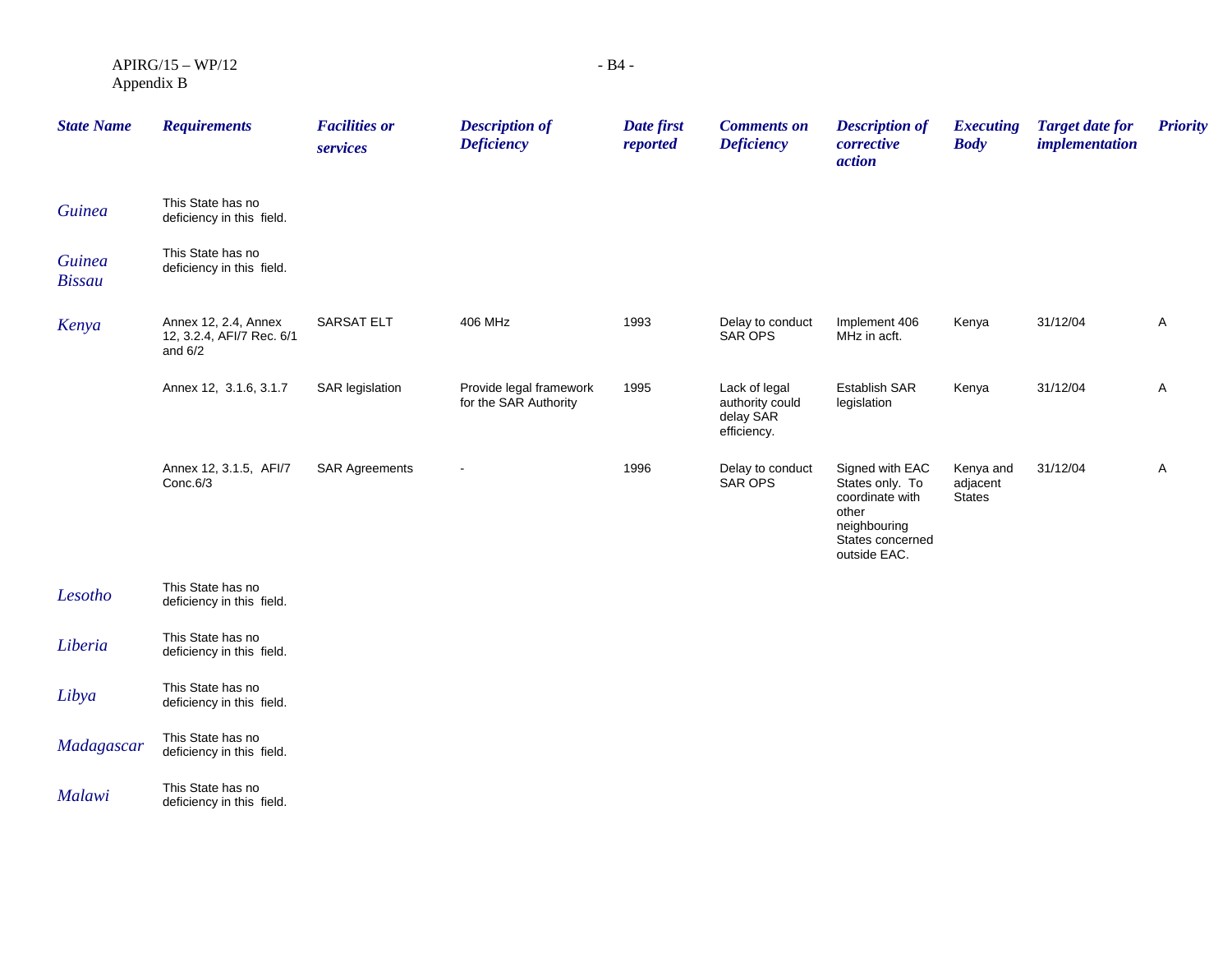| <b>State Name</b>      | <b>Requirements</b>                            | <b>Facilities or</b><br>services | <b>Description of</b><br><b>Deficiency</b> | Date first<br>reported | <b>Comments on</b><br><b>Deficiency</b> | <b>Description of</b><br>corrective<br>action | <b>Executing</b><br><b>Body</b> | <b>Target date for</b><br><i>implementation</i> | <b>Priority</b> |
|------------------------|------------------------------------------------|----------------------------------|--------------------------------------------|------------------------|-----------------------------------------|-----------------------------------------------|---------------------------------|-------------------------------------------------|-----------------|
| Mali                   | This State has no<br>deficiency in this field. |                                  |                                            |                        |                                         |                                               |                                 |                                                 |                 |
| Mauritania             | This State has no<br>deficiency in this field. |                                  |                                            |                        |                                         |                                               |                                 |                                                 |                 |
| <b>Mauritius</b>       | This State has no<br>deficiency in this field. |                                  |                                            |                        |                                         |                                               |                                 |                                                 |                 |
| <b>Morocco</b>         | This State has no<br>deficiency in this field. |                                  |                                            |                        |                                         |                                               |                                 |                                                 |                 |
| Mozambique             | This State has no<br>deficiency in this field. |                                  |                                            |                        |                                         |                                               |                                 |                                                 |                 |
| Namibia                | This State has no<br>deficiency in this field. |                                  |                                            |                        |                                         |                                               |                                 |                                                 |                 |
| <b>Niger</b>           | This State has no<br>deficiency in this field. |                                  |                                            |                        |                                         |                                               |                                 |                                                 |                 |
| Nigeria                | This State has no<br>deficiency in this field. |                                  |                                            |                        |                                         |                                               |                                 |                                                 |                 |
| Rwanda                 | This State has no<br>deficiency in this field. |                                  |                                            |                        |                                         |                                               |                                 |                                                 |                 |
| Sao Tome &<br>Principe | This State has no<br>deficiency in this field. |                                  |                                            |                        |                                         |                                               |                                 |                                                 |                 |
| Senegal                | This State has no<br>deficiency in this field. |                                  |                                            |                        |                                         |                                               |                                 |                                                 |                 |
| Seychelles             | This State has no<br>deficiency in this field. |                                  |                                            |                        |                                         |                                               |                                 |                                                 |                 |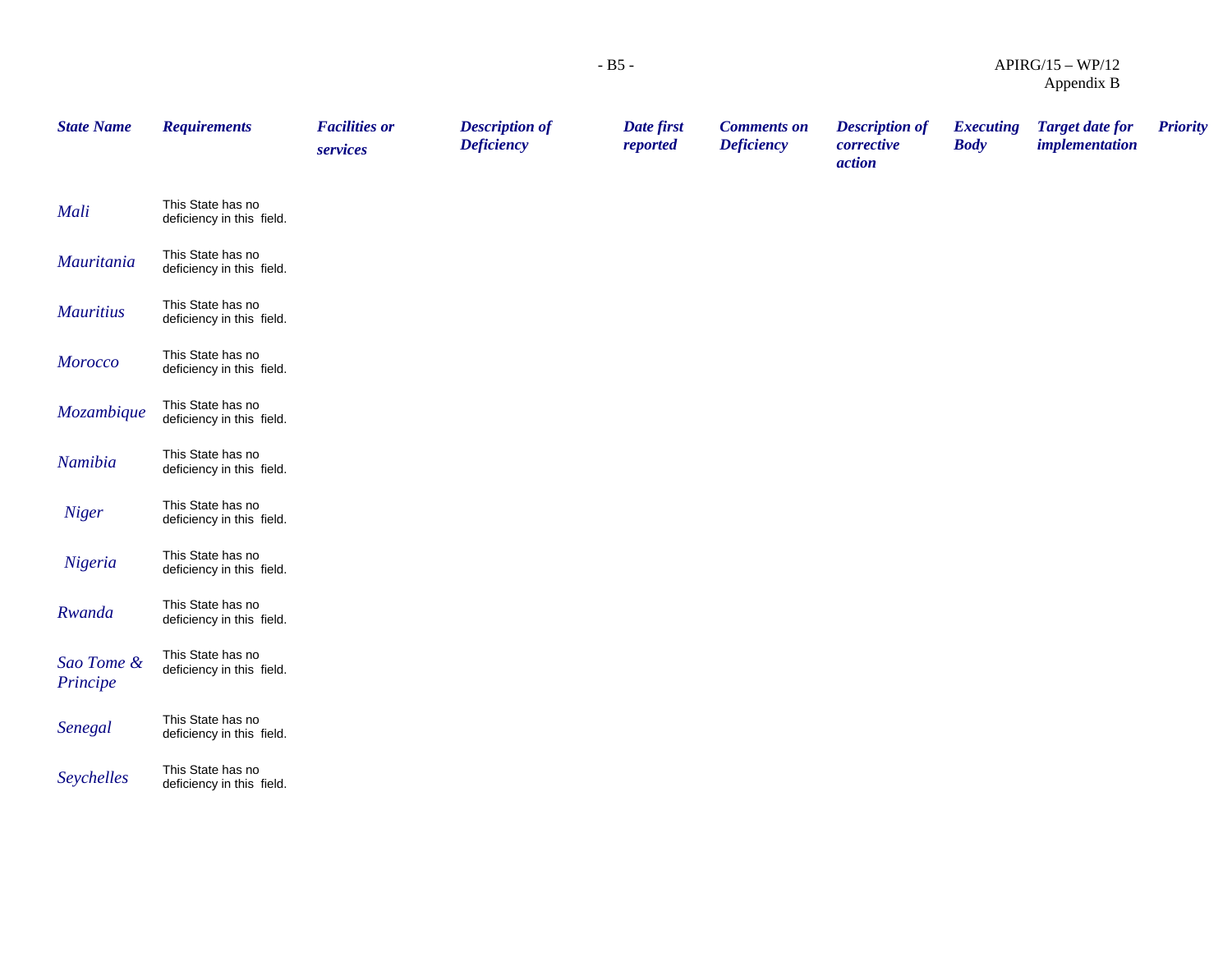$APIRG/15 - WP/12$ Appendix B

| <b>State Name</b>      | <b>Requirements</b>                            | <b>Facilities or</b><br>services   | <b>Description of</b><br><b>Deficiency</b>             | Date first<br>reported | <b>Comments on</b><br><b>Deficiency</b>                            | <b>Description of</b><br>corrective<br>action                         | <b>Executing</b><br><b>Body</b> | <b>Target date for</b><br><i>implementation</i> | <b>Priority</b> |
|------------------------|------------------------------------------------|------------------------------------|--------------------------------------------------------|------------------------|--------------------------------------------------------------------|-----------------------------------------------------------------------|---------------------------------|-------------------------------------------------|-----------------|
| <b>Sierra</b><br>Leone | This State has no<br>deficiency in this field. |                                    |                                                        |                        |                                                                    |                                                                       |                                 |                                                 |                 |
| Somalia                | AFI/7 Rec.5/21                                 | Route UG207                        | Mogadishu-Karachi                                      | 1990                   | Aircraft subjected<br>to fly non-<br>economical<br>routes          | States concerned<br>to coordinate<br>common<br>implementation<br>date | Somalia                         | 31/12/04                                        | A               |
|                        | AFI/7 Rec.5/21                                 | Provision of ATC 150<br>NM concept | Non-provision of ATC<br>service 150 NM of<br>Mogadishu | 1994                   | Delayed descent<br>for arrival and<br>steep climb for<br>departure | No action due to<br>the present<br>situation                          | Somalia                         | 31/12/04                                        | U               |
| South Africa           | This State has no<br>deficiency in this field. |                                    |                                                        |                        |                                                                    |                                                                       |                                 |                                                 |                 |
| Spain<br>(Canary Is.)  | This State has no<br>deficiency in this field. |                                    |                                                        |                        |                                                                    |                                                                       |                                 |                                                 |                 |
| Sudan                  | This State has no<br>deficiency in this field. |                                    |                                                        |                        |                                                                    |                                                                       |                                 |                                                 |                 |
| Swaziland              | This State has no<br>deficiency in this field. |                                    |                                                        |                        |                                                                    |                                                                       |                                 |                                                 |                 |
| Tanzania               | This State has no<br>deficiency in this field. |                                    |                                                        |                        |                                                                    |                                                                       |                                 |                                                 |                 |
| <b>Togo</b>            | This State has no<br>deficiency in this field. |                                    |                                                        |                        |                                                                    |                                                                       |                                 |                                                 |                 |
| Tunisia                | This State has no<br>deficiency in this field. |                                    |                                                        |                        |                                                                    |                                                                       |                                 |                                                 |                 |
| <b>Uganda</b>          | This State has no<br>deficiency in this field. |                                    |                                                        |                        |                                                                    |                                                                       |                                 |                                                 |                 |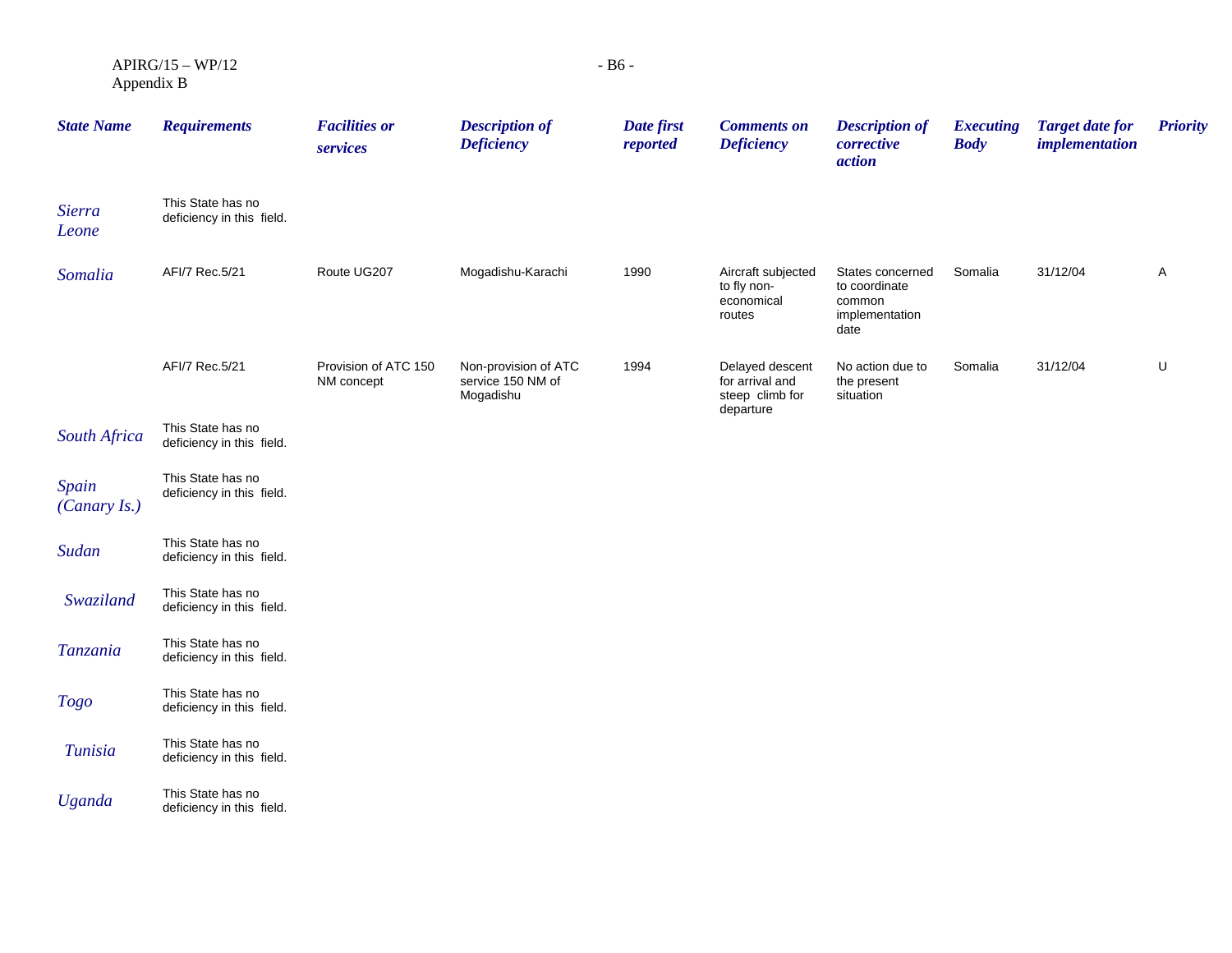|                   |                                                |                                  |                                            |                        |                                         |                                                      | $\Delta$ ppulula D              |                                                 |                 |
|-------------------|------------------------------------------------|----------------------------------|--------------------------------------------|------------------------|-----------------------------------------|------------------------------------------------------|---------------------------------|-------------------------------------------------|-----------------|
| <b>State Name</b> | <b>Requirements</b>                            | <b>Facilities or</b><br>services | <b>Description of</b><br><b>Deficiency</b> | Date first<br>reported | <b>Comments on</b><br><b>Deficiency</b> | <b>Description of</b><br>corrective<br><i>action</i> | <b>Executing</b><br><b>Body</b> | <b>Target date for</b><br><i>implementation</i> | <b>Priority</b> |
| Western<br>Sahara | This State has no<br>deficiency in this field. |                                  |                                            |                        |                                         |                                                      |                                 |                                                 |                 |
| Zambia            | This State has no<br>deficiency in this field. |                                  |                                            |                        |                                         |                                                      |                                 |                                                 |                 |
| Zimbabwe          | This State has no<br>deficiency in this field. |                                  |                                            |                        |                                         |                                                      |                                 |                                                 |                 |

 $- - - - -$ 

APIRG/15 – WP/12 Appendix B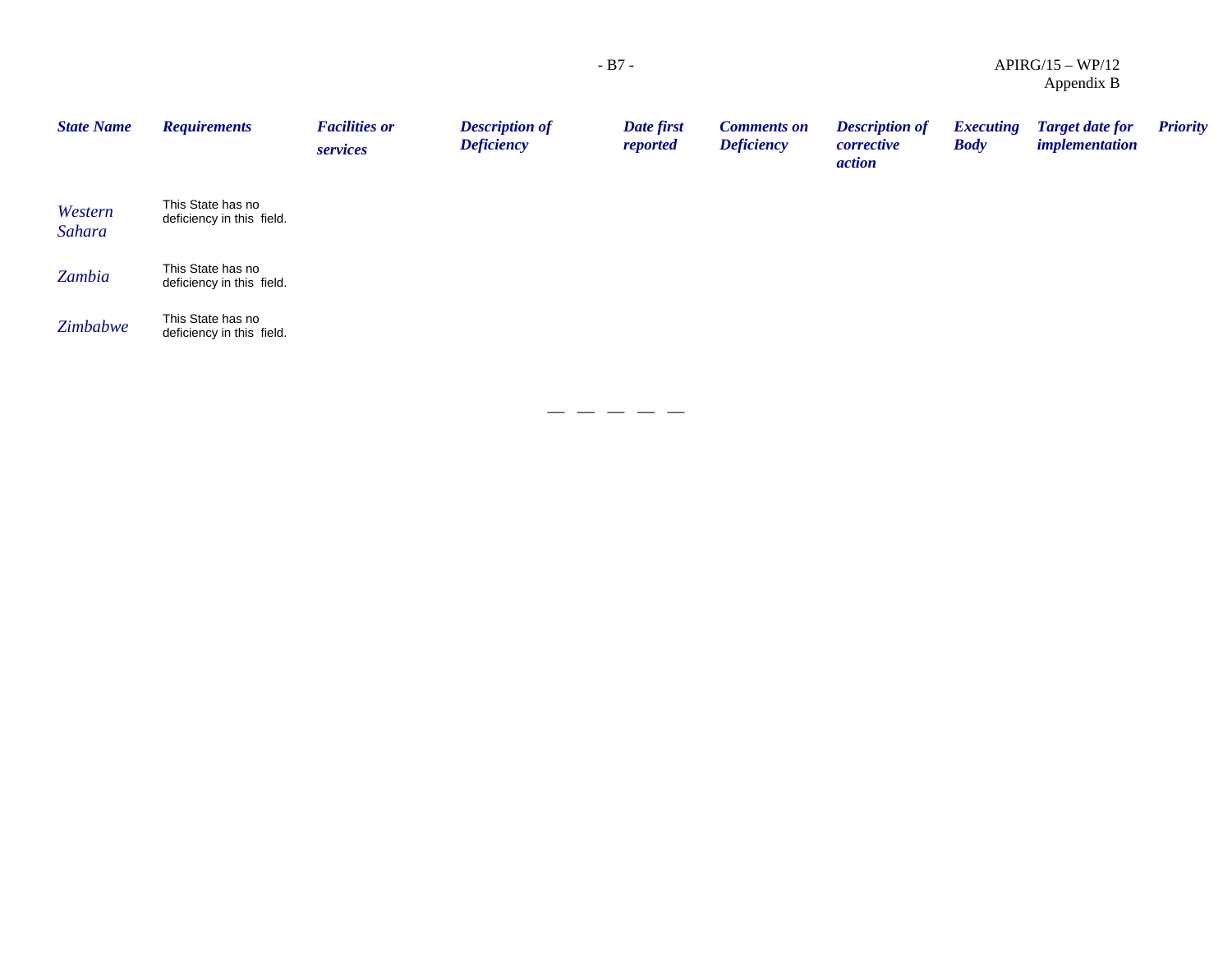# *AIS English Deficiencies*

| <b>State Name</b>   | <b>Requirements</b>                                         | <b>Facilities or</b><br>services | <b>Description of</b><br><b>Deficiency</b>                                                                                     | Date first<br>reported | <b>Comments on</b><br><b>Deficiency</b> | <b>Description of</b><br>corrective<br>action    | <b>Executing</b><br><b>Body</b> | <b>Target date for</b><br>implementation | <b>Priority</b> |
|---------------------|-------------------------------------------------------------|----------------------------------|--------------------------------------------------------------------------------------------------------------------------------|------------------------|-----------------------------------------|--------------------------------------------------|---------------------------------|------------------------------------------|-----------------|
| Algeria             | This State has no<br>deficiency in this field.              |                                  |                                                                                                                                |                        |                                         |                                                  |                                 |                                          |                 |
| Angola              | Annex 4, 3.2 and 13.2<br>AFI/7 Rec. 12/31                   | <b>ICAO Mandatory</b><br>Charts  | Non-availability of the<br>ICAO Aerodrome Chart<br>and the ICAO Aerodrome<br>Obstacle Chart - Type A<br>for Huambo and Luanda. | 1990                   | Lack of charts<br>affects safety        | Publish these<br>Charts for Luanda<br>and Huambo | Angola                          | 31/12/04                                 | U               |
| <b>Benin</b>        | This State has no<br>deficiency in this field.              |                                  |                                                                                                                                |                        |                                         |                                                  |                                 |                                          |                 |
| <b>Botswana</b>     | This State has no<br>deficiency in this field.              |                                  |                                                                                                                                |                        |                                         |                                                  |                                 |                                          |                 |
| <b>Burkina Faso</b> | This State has no<br>deficiency in this field.              |                                  |                                                                                                                                |                        |                                         |                                                  |                                 |                                          |                 |
| <b>Burundi</b>      | This State has no<br>deficiency in this field.              |                                  |                                                                                                                                |                        |                                         |                                                  |                                 |                                          |                 |
| Cameroon            | Annex 4, 3.2 and 13.2<br>AFI/7 Rec.12/31 and<br>12/32 AFI/7 | ICAO Mandatory<br>Charts         | Non-availability of the<br>ICAO Aerodrome Chart<br>and the ICAO Aerodrome<br>Obstacle Chart - Type A<br>for Yaoundé.           | 1990                   | Lack of charts<br>affects safety        | Publish these<br>charts for<br>Yaounde           | Cameroon                        | 31/12/04                                 | U               |
| Cape Verde          | This State has no<br>deficiency in this field.              |                                  |                                                                                                                                |                        |                                         |                                                  |                                 |                                          |                 |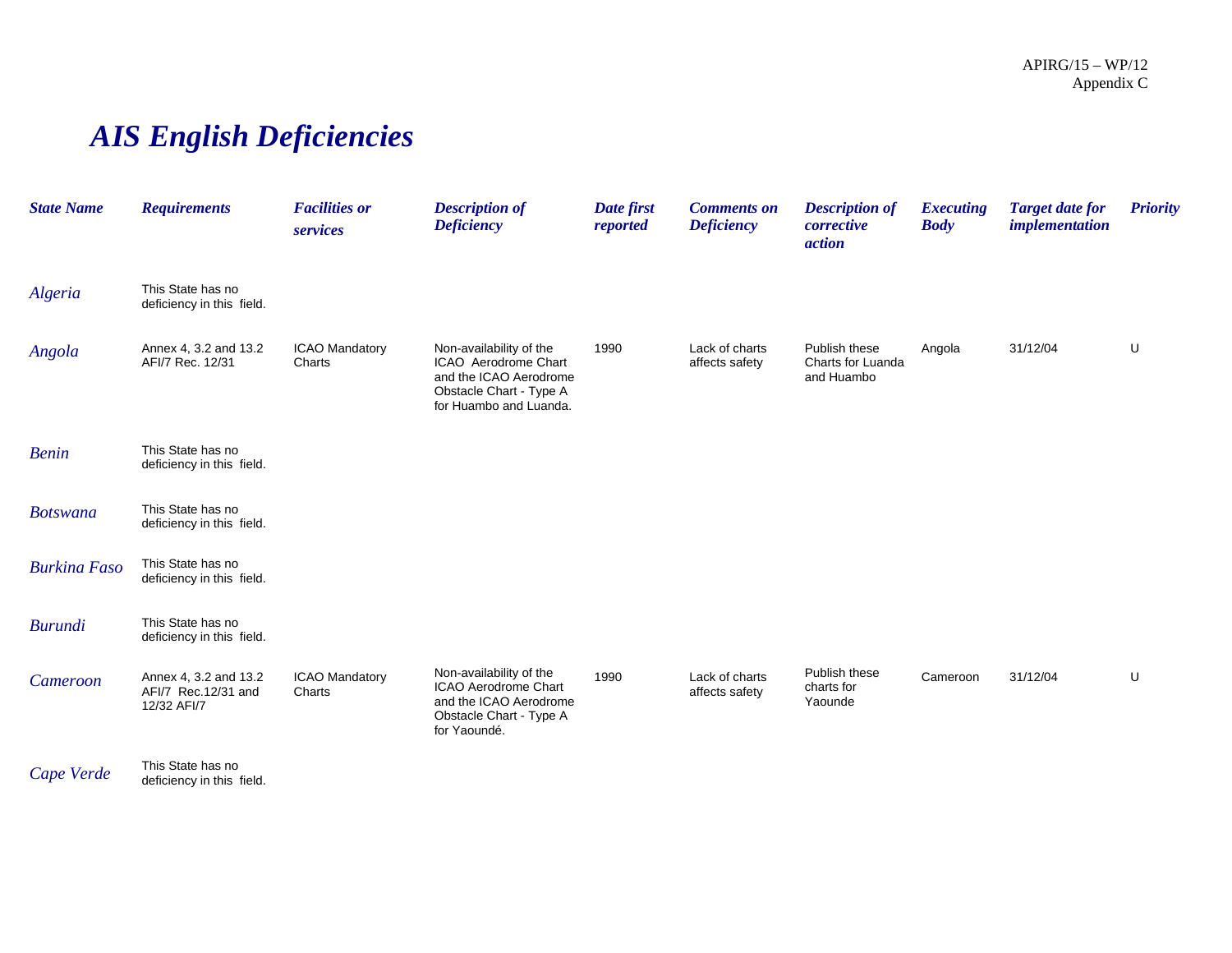$APIRG/15 - WP/12$ Appendix C

| <b>State Name</b>              | <b>Requirements</b>                            | <b>Facilities or</b><br>services | <b>Description of</b><br><b>Deficiency</b>                                                      | Date first<br>reported | <b>Comments on</b><br><b>Deficiency</b>                                  | <b>Description of</b><br>corrective<br>action              | <b>Executing</b><br><b>Body</b> | <b>Target date for</b><br><i>implementation</i> | <b>Priority</b> |
|--------------------------------|------------------------------------------------|----------------------------------|-------------------------------------------------------------------------------------------------|------------------------|--------------------------------------------------------------------------|------------------------------------------------------------|---------------------------------|-------------------------------------------------|-----------------|
| Central<br>African<br>Republic | This State has no<br>deficiency in this field. |                                  |                                                                                                 |                        |                                                                          |                                                            |                                 |                                                 |                 |
| Chad                           | This State has no<br>deficiency in this field. |                                  |                                                                                                 |                        |                                                                          |                                                            |                                 |                                                 |                 |
| Comoros                        | Annex 4, 3.2 and AFI/7<br>Rec.12/31            | ICAO Mandatory<br>Charts         | Non-availability of the<br>ICAO Aerodrome<br>Obstacle Chart - Type A<br>for Dzaoudzi and Moroni | 1990                   | Lack of this chart<br>affects safety                                     | Publish this Chart<br>for Moroni and<br>Dzaoudzi           | Comoros                         | 31/12/04                                        | U               |
| Congo                          | This State has no<br>deficiency in this field. |                                  |                                                                                                 |                        |                                                                          |                                                            |                                 |                                                 |                 |
| Côte d'Ivoire                  | This State has no<br>deficiency in this field. |                                  |                                                                                                 |                        |                                                                          |                                                            |                                 |                                                 |                 |
| Dem. Rep. of<br>Congo          | Annex 4, 13.2 and<br>AFI/7, Rec.12/31          | <b>ICAO Mandatory</b><br>Charts  | Aerodrome Charts<br>outdated                                                                    | 1990                   | Non-updated<br>charts affects<br>safety                                  | Publish new<br>charts. IAC and<br>VAC charts<br>published. | Congo<br>(DRC)                  | 31/12/04                                        | U               |
| Djibouti                       | Annex 15, 3.3                                  | Integrated AIS<br>package        | Irregular distribution of<br>AIS package                                                        | 01/01/98               | Non-availability of<br>latest status of<br>information<br>affects safety | Distribute<br>regularly                                    | Djibouti                        | 31/12/04                                        | U               |
|                                | Annex 15, 3.6.4                                | Coordinates WGS84                | Accuracy of coordinates<br>in accordance with<br>Annexes 11 and 14                              | 01/01/98               | Delay in<br>introduction of<br><b>GNSS</b>                               | Implement WGS-<br>84 coordinates                           | Djibouti                        | 31/12/04                                        | U               |
| $F_{\alpha \nu \alpha \tau}$   | This State has no                              |                                  |                                                                                                 |                        |                                                                          |                                                            |                                 |                                                 |                 |

*Egypt* deficiency in this field.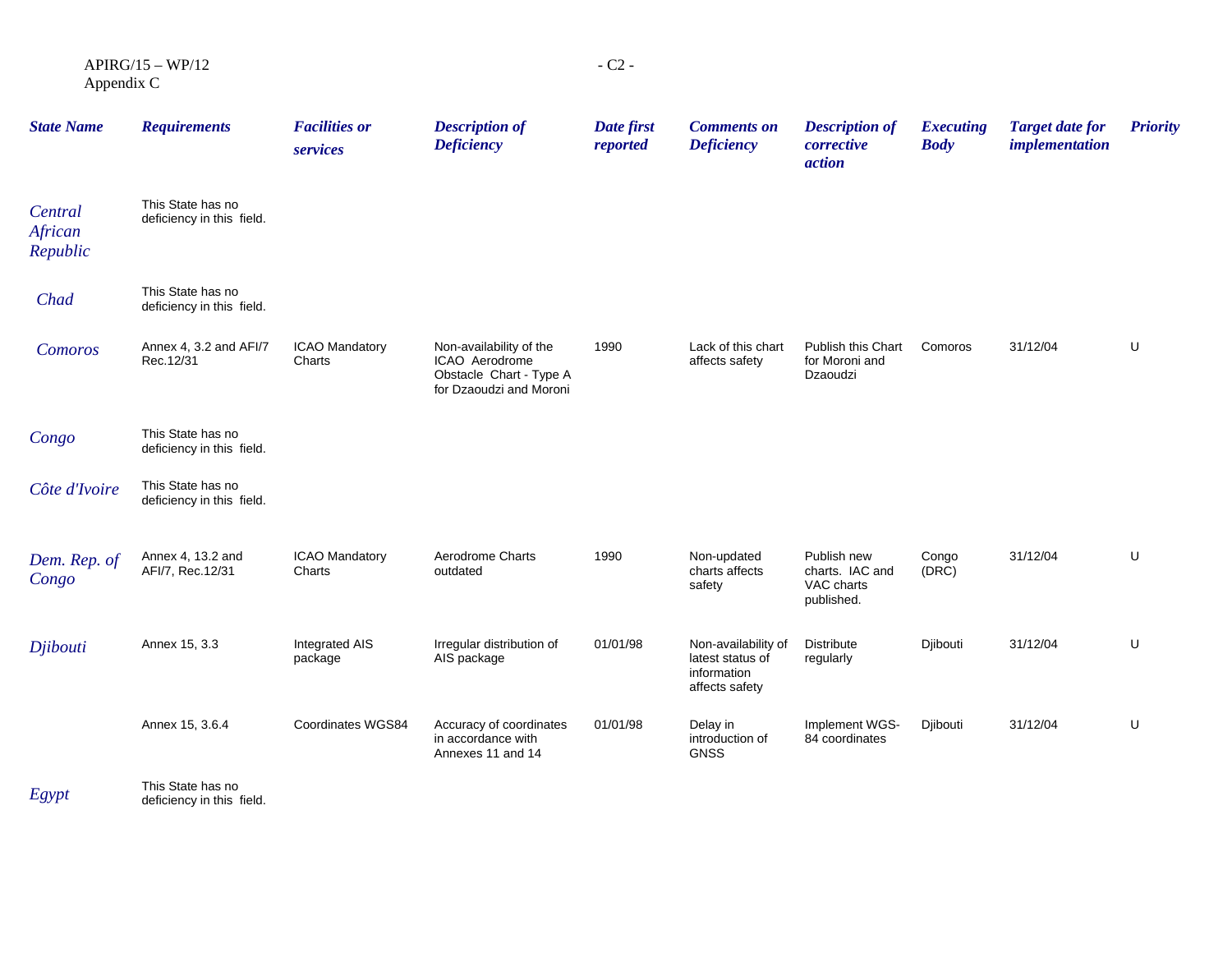| <b>State Name</b>              | <b>Requirements</b>                            | <b>Facilities or</b><br>services | <b>Description of</b><br><b>Deficiency</b>                          | Date first<br>reported | <b>Comments on</b><br><b>Deficiency</b>                 | <b>Description of</b><br>corrective<br>action     | <b>Executing</b><br><b>Body</b> | <b>Target date for</b><br><i>implementation</i> | <b>Priority</b> |
|--------------------------------|------------------------------------------------|----------------------------------|---------------------------------------------------------------------|------------------------|---------------------------------------------------------|---------------------------------------------------|---------------------------------|-------------------------------------------------|-----------------|
| Equatorial<br><b>Guinea</b>    | This State has no<br>deficiency in this field. |                                  |                                                                     |                        |                                                         |                                                   |                                 |                                                 |                 |
| Eritrea                        | This State has no<br>deficiency in this field. |                                  |                                                                     |                        |                                                         |                                                   |                                 |                                                 |                 |
| Ethiopia                       | This State has no<br>deficiency in this field. |                                  |                                                                     |                        |                                                         |                                                   |                                 |                                                 |                 |
| <b>France</b><br>(Réunion)     | This State has no<br>deficiency in this field. |                                  |                                                                     |                        |                                                         |                                                   |                                 |                                                 |                 |
| Gabon                          | This State has no<br>deficiency in this field. |                                  |                                                                     |                        |                                                         |                                                   |                                 |                                                 |                 |
| Ghana                          | Annex 15, 3.3                                  | Integrated AIS<br>package        |                                                                     | 01/01/98               | Non-availability of<br>latest status of<br>information. | <b>Distribute</b><br>regularly                    | Gambia                          | 31/12/04                                        | U               |
| Gambia                         | This State has no<br>deficiency in this field. |                                  |                                                                     |                        |                                                         |                                                   |                                 |                                                 |                 |
| <b>Guinea</b>                  | Annex 15, 3.3                                  | Integrated AIS<br>package.       | Irregular distribution of<br>AIS package                            | 01/01/98               | Non-availability of<br>latest status of<br>information. | <b>Distribute</b><br>regularly                    | Guinea                          | 31/12/04                                        | U               |
| <b>Guinea</b><br><b>Bissau</b> | Annex 15, 3.6.4                                | Coordinates WGS-84               | Accuracy of coordinates<br>in accordance with<br>Annexes 11 and 14. | 01/01/98               | Delay in<br>introduction of<br><b>GNSS</b>              | Implementation of<br><b>WGS-84</b><br>coordinates | Guinea-<br>Bissau               | 31/12/04                                        | U               |
| Kenya                          | This State has no<br>deficiency in this field. |                                  |                                                                     |                        |                                                         |                                                   |                                 |                                                 |                 |
| Lesotho                        | Annex 15, 4.1                                  | Lack of new AIP<br>format        | Irregular distribution of<br>AIS package                            | 01/01/96               | Non-availability of<br>AIP affects safety               | Implement and<br>publish new AIP                  | Lesotho                         | 31/12/04                                        | U               |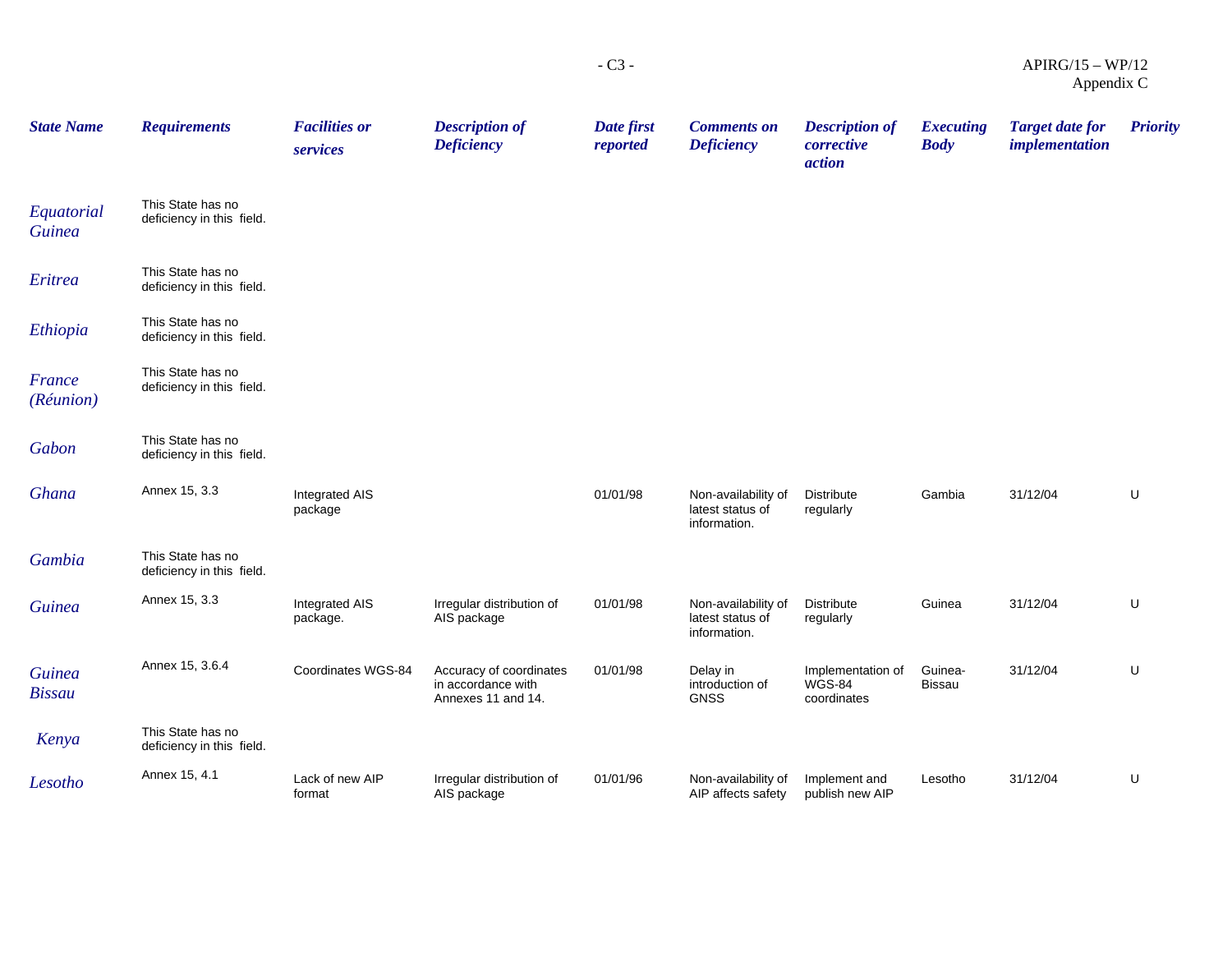| $APIRG/15 - WP/12$ | $-C4-$ |
|--------------------|--------|
| Appendix C         |        |

| <b>State Name</b> | <b>Requirements</b>                            | <b>Facilities or</b><br>services | <b>Description of</b><br><b>Deficiency</b>                                                    | Date first<br>reported | <b>Comments on</b><br><b>Deficiency</b>             | <b>Description of</b><br>corrective<br>action | <b>Executing</b><br><b>Body</b> | <b>Target date for</b><br><i>implementation</i> | <b>Priority</b> |
|-------------------|------------------------------------------------|----------------------------------|-----------------------------------------------------------------------------------------------|------------------------|-----------------------------------------------------|-----------------------------------------------|---------------------------------|-------------------------------------------------|-----------------|
| Liberia           | Situation unknown                              | Robertsfield                     |                                                                                               |                        |                                                     |                                               |                                 |                                                 |                 |
| Libya             | This State has no<br>deficiency in this field. |                                  |                                                                                               |                        |                                                     |                                               |                                 |                                                 |                 |
| Madagascar        | This State has no<br>deficiency in this field. |                                  |                                                                                               |                        |                                                     |                                               |                                 |                                                 |                 |
| <b>Malawi</b>     | This State has no<br>deficiency in this field. |                                  |                                                                                               |                        |                                                     |                                               |                                 |                                                 |                 |
| Mali              | This State has no<br>deficiency in this field. |                                  |                                                                                               |                        |                                                     |                                               |                                 |                                                 |                 |
| <i>Mauritania</i> | This State has no<br>deficiency in this field. |                                  |                                                                                               |                        |                                                     |                                               |                                 |                                                 |                 |
| <b>Mauritius</b>  | This State has no<br>deficiency in this field. |                                  |                                                                                               |                        |                                                     |                                               |                                 |                                                 |                 |
| <b>Morocco</b>    | Annex 15, 4.1                                  | New AIP format                   | Irregular distribution of<br>AIS package.                                                     | 1/1/96                 | Non-availability of<br>AIP affects safety           | Implement and<br>publish new AIP              | Morocco                         | 31/12/04                                        | U               |
| Mozambique        | Annex 15, 4.1                                  | AIP in new format                | Non-availability of up-to-<br>date information                                                | 01/01/96               | Use of outdated<br>information may<br>affect safety | Implement and<br>publish new AIP<br>format.   | Mozambique                      | 31/12/04                                        | U               |
| Namibia           | Annex 4, 13.2 and AFI/7<br>Rec.12/31           | ICAO Mandatory<br>Charts         | Non-availability of ICAO<br>Aerodrome Chart for<br>Keetmanshoop and<br>Windhoek/Hosea Kotako. | 1979                   | Lack of these<br>charts affects                     | Publish the<br>required charts                | Namibia                         | 31/12/04                                        | U               |
| Niger             | This State has no<br>deficiency in this field. |                                  |                                                                                               |                        |                                                     |                                               |                                 |                                                 |                 |
|                   |                                                |                                  |                                                                                               |                        |                                                     |                                               |                                 |                                                 |                 |

*Nigeria* This State has no<br>deficiency in this field.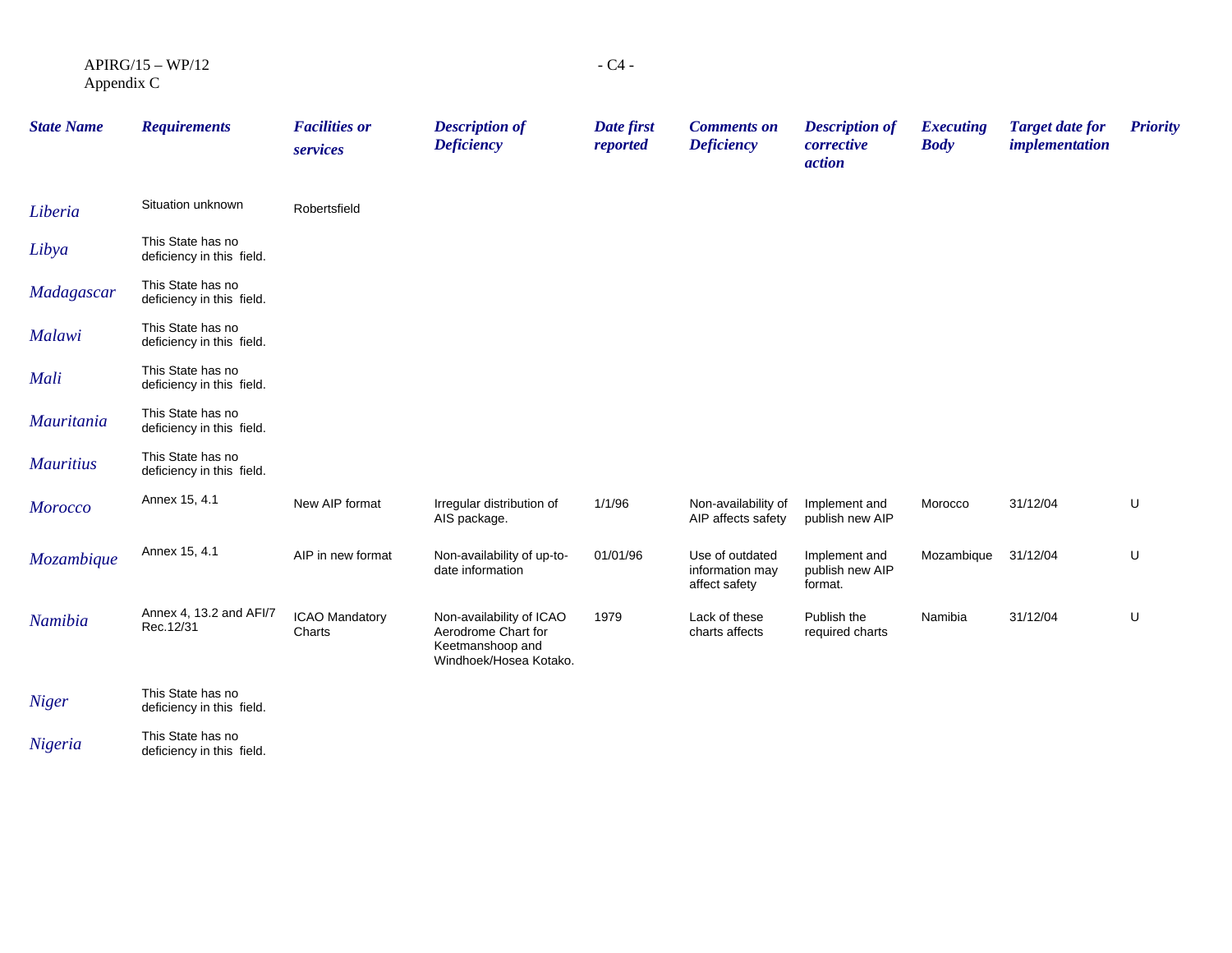| <b>State Name</b>      | <b>Requirements</b>                             | <b>Facilities or</b><br>services                                              | <b>Description of</b><br><b>Deficiency</b>                                                                                                                            | Date first<br>reported | <b>Comments on</b><br><b>Deficiency</b>    | <b>Description of</b><br>corrective<br>action     | <b>Executing</b><br><b>Body</b>  | <b>Target date for</b><br><i>implementation</i> | <b>Priority</b> |
|------------------------|-------------------------------------------------|-------------------------------------------------------------------------------|-----------------------------------------------------------------------------------------------------------------------------------------------------------------------|------------------------|--------------------------------------------|---------------------------------------------------|----------------------------------|-------------------------------------------------|-----------------|
| Rwanda                 | Annex 4, 3.2 and 13.2<br>Rec.12/31 AFI/7.       | ICAO Mandatory<br>Charts.                                                     | Non-availability of ICAO<br>Aerodrome Chart and<br>Aerodrome Obstacle<br>Chart - Type A for<br>Kigali.                                                                | 1979                   | Lack of these<br>charts affects<br>safety. | Publish the two<br>charts for Kigali.             | Rwanda                           | 31/12/04                                        | U               |
| Sao Tome &<br>Principe | Annex 15, 5.1                                   | <b>NOTAM</b>                                                                  | Irregular Publication of<br>NOTAM.                                                                                                                                    | 1991                   | Lack of NOTAM<br>affects safety.           | Publish regularly.                                | Sao Tome<br>(Brazzaville<br>FIR) | 31/12/04                                        | U               |
| Senegal                | This State has no<br>deficiency in this field.  |                                                                               |                                                                                                                                                                       |                        |                                            |                                                   |                                  |                                                 |                 |
| Seychelles             | This State has no<br>deficiency in this field.  |                                                                               |                                                                                                                                                                       |                        |                                            |                                                   |                                  |                                                 |                 |
| Sierra Leone           | Annex 15, 5.1                                   | <b>NOTAM</b>                                                                  | Irregular Publication of<br><b>NOTAM Publication of</b><br>reported points.                                                                                           | 1991                   | Lack of NOTAM<br>affects safety            | Publish regularly                                 | Sierra Leone<br>(Roberts<br>FIR) | 31/12/04                                        | U               |
| Somalia                | Annex 4, 3.2, 11.2 and<br>13.2, AFI/7 Rec.12/31 | ICAO Aerodrome<br>Chart and the ICAO<br>Aerodrome Obstacle<br>Chart - Type A. | Non-availability of ICAO<br>Aerodrome Chart, ICAO<br>Aerodrome Obstacle<br>Chart type A and ICAO<br>Instrument Approach<br>Chart for Hargeisa,<br>Kismayu, Mogadishu. | 1990                   | Lack of these<br>charts affects<br>safety. | Publish the three<br>Charts as<br>required        | Somalia                          | 31/12/04                                        | U               |
|                        | Annex 15, 3.6.4                                 | Coordinates WGS84                                                             | Accuracy of coordinates<br>to be established in<br>accordance with Annexes<br>11 and 14.                                                                              | 01/01/98               | Delay in<br>introduction of<br><b>GNSS</b> | Implementation of<br><b>WGS-84</b><br>coordinates | Somalia                          | 31/12/04                                        | U               |
| South Africa           | This State has no<br>deficiency in this field.  |                                                                               |                                                                                                                                                                       |                        |                                            |                                                   |                                  |                                                 |                 |
|                        | This State has no                               |                                                                               |                                                                                                                                                                       |                        |                                            |                                                   |                                  |                                                 |                 |

*Spain*  This State has no deficiency in this field.

*(Canary Is.)*